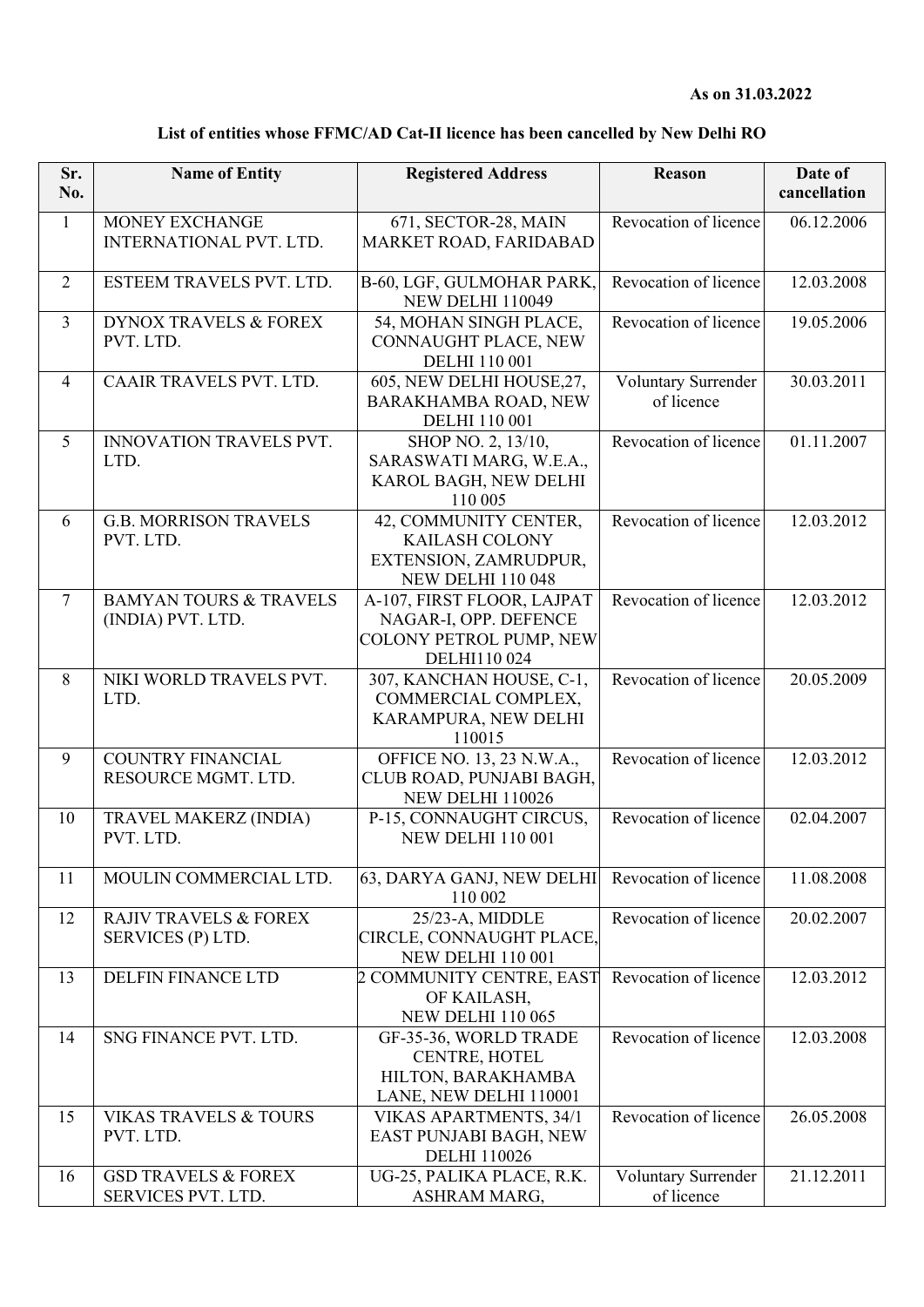| Sr.<br>No. | <b>Name of Entity</b>                                       | <b>Registered Address</b>                                                                         | Reason                            | Date of<br>cancellation |
|------------|-------------------------------------------------------------|---------------------------------------------------------------------------------------------------|-----------------------------------|-------------------------|
|            |                                                             | PANCHKUIAN ROAD, NEW<br><b>DELHI</b> 110 001                                                      |                                   |                         |
| 17         | INCENTIVE TRAVELS PVT.<br>LTD.                              | 190, FLYOVER MARKET,<br>DEFENCE COLONY, NEW<br><b>DELHI 110 024</b>                               | Voluntary Surrender<br>of licence | 07.01.2009              |
| 18         | FOREX PVT. LTD.                                             | 76, MOHAN SINGH PLACE,<br>CONNAUGHT PLACE, NEW<br><b>DELHI</b> 110 001                            | Revocation of licence             | 14.05.2009              |
| 19         | AVH FOREX LTD.                                              | M-23, CONNAUGHT CIRCUS,<br><b>NEW DELHI 110 001</b>                                               |                                   |                         |
| 20         | <b>METROPOLIS TRAVELS &amp;</b><br>RESORTS (I) PVT.LTD.     | 1628-29, MAIN BAZAR, PAHAR<br>GANJ, NEW DELHI 110 055                                             | Revocation of licence             | 08.10.2008              |
| 21         | <b>DEWAN MOTORS</b><br><b>INVESTMENT &amp; FINANCE LTD.</b> | J-IIND-25, CENTRAL MARKET,<br>LAJPAT NAGAR, NEW DELHI<br>110 024                                  | Revocation of licence             | 12.03.2012              |
| 22         | SAPPI FINANCIAL SERVICES<br>PVT. LTD.                       | C-6/6112, GROUND FLOOR,<br>VASANT KUNJ, NEW DELHI<br>110 070                                      | Revocation of licence             | 20.05.2009              |
| 23         | TRAVEL MATE (INDIA) PVT.<br>LTD.                            | E-4, DEFENCE COLONY, RING<br>ROAD, NEW DELHI 110 024                                              |                                   |                         |
| 24         | INTERNATIONAL CLEARING<br><b>AGENCY PVT.LTD.</b>            | 4848, ROSHANARA ROAD,<br><b>NEW DELHI 110 007</b>                                                 | Revocation of licence             | 03.11.2006              |
| 25         | AASSI FOREX & TRAVELS (P)<br>LTD.                           | 94, SHAHEED BHAGAT SINGH<br>PLACE, BANGLA SAHIB<br>ROAD, GOLE MARKET, NEW<br><b>DELHI</b> 110 001 | Revocation of licence             | 12.03.2012              |
| 26         | D.M. FOREX PVT. LTD.                                        | 14A/24, W.E.A. CHANNA<br>MARKET, KAROL<br>BAGH, NEW DELHI 110 005                                 |                                   |                         |
| 27         | CONTINENTAL HOLDING PVT.<br>LTD.                            | 37-H, CONNAUGHT CIRCUS,<br><b>NEW DELHI 110 001</b>                                               | Revocation of licence             | 2208.2007               |
| 28         | SILVER STAR IMPEX PVT.<br>LTD.                              | 3/39, 1ST FLOOR, OLD<br>RAJINDER NAGAR, SHANKER<br>ROAD, NEW DELHI 110 060                        | Revocation of licence             | 12.03.2012              |
| 29         | <b>DAMINI TRAVEL RELATED</b><br>SERVICES PVT. LTD.          | LG-5,6, G-6, M-51, M-BLOCK<br>MARKET, GREATER KAILASH<br>PART-I, NEW DELHI 110 048                |                                   |                         |
| 30         | PANKUL FOREX OVERSEAS<br>LTD.                               | K-26, OPPOSITE PLAZA<br>CINEMA, CONNAUGHT<br>CIRCUS, NEW DELHI 110 001                            | Revocation of licence             | 31.10.2008              |
| 31         | <b>GLOBAL E TRAVEL</b><br>SOLUTIONS PVT. LTD.               | M-15, GREATER KAILASH<br>PART-II, NEW DELHI 110 048                                               | Revocation of licence             | 17.07.2007              |
| 32         | ROYALEE (INDIA) TOURS &<br>TRAVELS PVT.LTD.                 | 18, 3RD FLOOR, SATYA<br>NIKETAN, MOTI BAGH, NEW<br><b>DELHI</b> 110 021                           | Revocation of licence             | 12.03.2012              |
| 33         | <b>MOON BEAM TOURS &amp;</b><br>TRAVELS PVT. LTD.           | 42/B, HANUMAN LANE,<br>CONNAUGHT PLACE, NEW<br><b>DELHI</b> 110 001                               | Revocation of licence             | 15.06.2006              |
| 34         | WESTERN FOREX PVT. LTD.                                     | 901, PRAGATI TOWER, 26<br>RAJENDRA PLACE, NEW<br><b>DELHI 110 008</b>                             | Revocation of licence             | 19.05.2006              |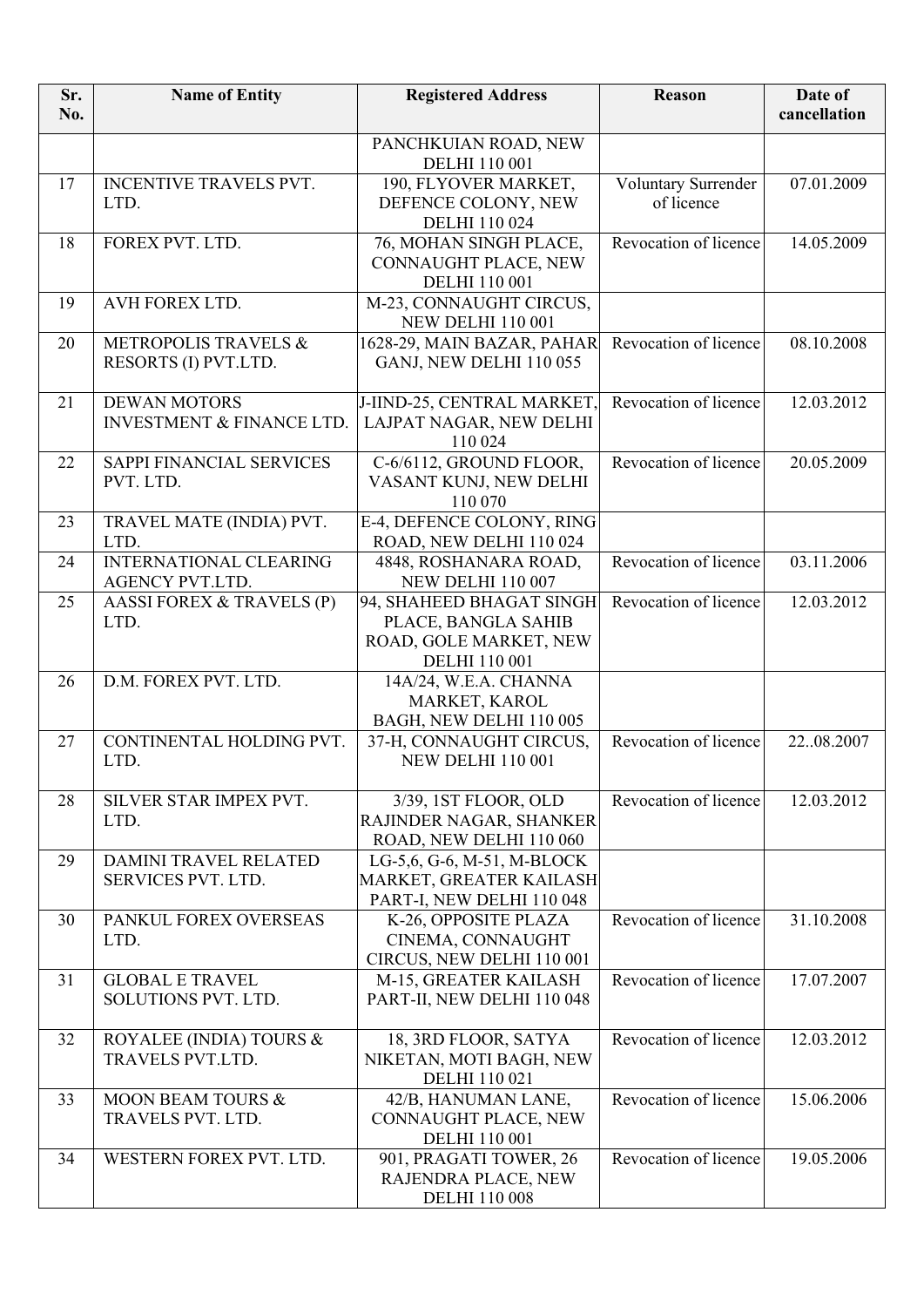| Sr.<br>No. | <b>Name of Entity</b>                                      | <b>Registered Address</b>                                                                                 | Reason                            | Date of<br>cancellation |
|------------|------------------------------------------------------------|-----------------------------------------------------------------------------------------------------------|-----------------------------------|-------------------------|
| 35         | <b>CHEMICAL &amp;</b><br>METALLURGICAL DESIGN CO.<br>LTD., | 25, COMMUNITY CENTRE,<br>EAST OF KAILASH, NEW<br><b>DELHI 110 068</b>                                     | Revocation of licence             | 12.03.2012              |
| 36         | NAVIGATOR TRAVEL<br>SERVICES PVT. LTD.                     | 6TH FLOOR, AMBADEEP<br>BUILDING, 14, K.G. MARG,<br><b>NEW DELHI 110001</b>                                | Revocation of licence             | 31.03.2007              |
| 37         | <b>L.A.TRAVEL MERCHANTS</b><br>(INDIA) PVT. LTD.           | 201, GURU MANSION, 5/69,<br>PADAM SINGH ROAD, KAROL<br>BAGH, NEW DELHI 110 005                            | Revocation of licence             | 31.05.2007              |
| 38         | <b>RATHI FOREX &amp; TRAVELS</b><br>PVT. LTD.              | B-1, SUBHASH CHOWK,<br>LAXMI NAGAR, DELHI 110092                                                          | Revocation of licence             | 09.02.2012              |
| 39         | AL MASHRIQ TOURS &<br>TRAVELS PVT. LTD.                    | 1719&2724-2725, SHOP NO.5,<br><b>GALI TEHSILDAR, KUTCHA</b><br>DAKHNI RAI, DARYAGANJ,<br>NEW DELHI 110002 | Voluntary Surrender<br>of licence | 15.06.2012              |
| 40         | <b>AERIN TOURS &amp; TRAVELS</b><br>PVT. LTD.              | B-4, MAIN ROAD, LAJPAT<br>NAGAR-II, NEW DELHI 110024                                                      | Revocation of licence             | 12.03.2012              |
| 41         | AERATION TRAVELS PVT.<br>LTD.                              | 7 A, G.F., ARUNACHAL BLDG.,<br>BARAKHAMBA ROAD,<br>CONNAUGHT PLACE, NEW<br><b>DELHI</b> 110 001           | Voluntary Surrender<br>of licence | 12.12.2011              |
| 42         | J.B.M. FOREX PVT. LTD.                                     | 78 EAST AVENUE ROAD,<br>PUNJABI BAGH, NEW DELHI<br>110026                                                 | Revocation of licence             | 12.03.2012              |
| 43         | K.T.C. (INDIA) PVT.LTD.                                    | 5-H VANDHANA BLDG.,11<br>TOLSTOY MARG, NEW DELHI<br>110001                                                |                                   |                         |
| 44         | SHARMA FOREX (P) LTD.                                      | 2ND FLOOR (ABOVE VIJAYA<br>BANK), CONNAUGHT PLACE,<br><b>NEW DLHI</b><br>110001                           | Revocation of licence             | 05.11.2007              |
| 45         | TRIP TRAVELS PVT. LTD.                                     | 105, ROHIT HOUSE, 3,<br>TOLSTOY MARG,<br>CONNAUGHT PLACE, NEW<br><b>DELHI</b> 110001                      | Revocation of licence             | 12.06.2012              |
| 46         | PICCADILY HOTELS PVT. LTD.                                 | 275-276, PICCADILY HOUSE,<br>CAPT. GAUR MARG,<br>SRINIWAS PURI, NEW DELHI<br>110 065                      | Voluntary Surrender               | 30.03.2012              |
| 47         | <b>BON-VOYAGE VACATIONS</b><br>PVT. LTD.                   | 46-47, GURU ANGAD NAGAR,<br>OPP. RADHU PALACE, LAXMI<br>NAGAR, DELHI 110 092                              | Voluntary Surrender<br>of licence | 12.12.2011              |
| 48         | K.V.CREATIONS &FOREX PVT.<br>LTD.                          | MH-231,111/9, KISHAN GARH,<br>VASANT KUNJ, NEW DELHI<br>110070                                            | Revocation of licence             | 23.03.2010              |
| 49         | NIKNIT TRAVELS & FOREX<br>PVT. LTD.                        | 112-A, D.D.A COMPLEX,<br><b>GROUND FLOOR,</b><br><b>JHANDEWALAN EXTENSION,</b><br><b>NEW DELHI</b>        |                                   |                         |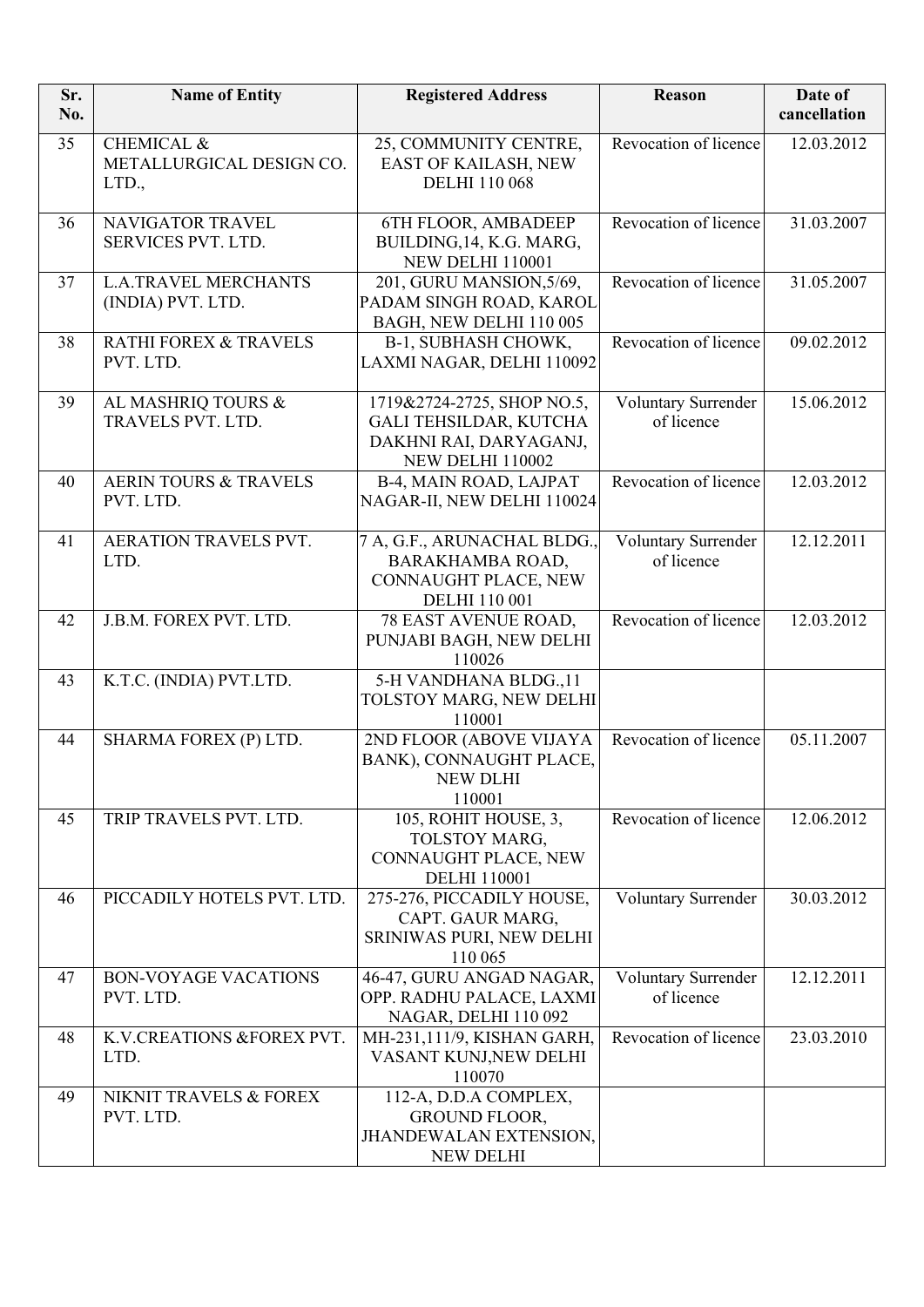| Sr.<br>No. | <b>Name of Entity</b>                                    | <b>Registered Address</b>                                                                 | <b>Reason</b>         | Date of<br>cancellation |
|------------|----------------------------------------------------------|-------------------------------------------------------------------------------------------|-----------------------|-------------------------|
| 50         | TRANSAVIA HOLIDAY PVT.<br>LTD.                           | 7-A, GROUND FLOOR,<br>ARUNACHAL BUILDING,<br>BARAKHAMBA ROAD,<br><b>NEW DELHI 110 001</b> | Revocation of licence | 12.03.2012              |
| 51         | ROYAL MOTOR FINANCE PVT.<br><b>LTD</b>                   | 1575, CHURCH ROAD,<br>KASHMERE GATE, NEW<br><b>DELHI</b> 110 006                          | Revocation of licence | 12.01.2010              |
| 52         | TATRATH LEASING &<br>FINANCE PVT. LTD.                   | A-341, NEW RAJINDER<br>NAGAR, NEW DELHI                                                   | Revocation of licence | 14.05.2009              |
| 53         | ANJ FOREX SERVICES PVT.<br>LTD.                          | 205, PANKAJ TOWER, 10,<br>LOCAL SHOPPING CENTE,<br>SAVITA VIHAR, NEW DELHI<br>110 092     | Revocation of licence | 20.08.2008              |
| 54         | <b>LEGACY HOTELS&amp;</b><br><b>INFRAPROJECTS LTD.</b>   | GD-87, VISHAKHA ENCLAVE,<br>PITAMPURA, NEW DELHI<br>110034                                | Revocation of licence | 25.05.2010              |
| 55         | KOCHHAR & KOCHHAR<br>PROMOTERS & DEVELOPERS              | 14, LSC, C-BLOCK, DDA<br>MARKET, VIKAS PURI, NEW<br><b>DELHI 110 018</b>                  | Revocation of licence | 22.07.2009              |
| 56         | ROCKLAND HOTELS PVT. LTD.                                | B - 207, CHITRANJAN PARK,<br><b>NEW</b><br>DELHI 110 019                                  | Revocation of licence | 12.03.2012              |
| 57         | <b>GROWELL CURRENCY</b><br>TRAVELS PVT. LTD.             | S-3, MANISH CORNER PLAZA,<br>PLOT NO. 1, SECTOR 11,<br>DWARKA, DELHI 110 075              | Revocation of licence | 12.03.2012              |
| 58         | <b>FOCUL POINT BUILDERS &amp;</b><br>PROMOTERS PVT. LTD. | $A-1/296$ ,<br>SAFDARJUNG ENCLAVE,<br><b>NEW DELHI 110029</b>                             | Revocation of licence | 12.03.2012              |
| 59         | <b>GOLD LEAF FOREX PVT. LTD.</b>                         | 9/975, GOVIND PURI,<br>KALKAJI, NEW DELHI                                                 | Revocation of licence | 12.03.2012              |
| 60         | JOLLY FOREX PVT. LTD.                                    | E-7A, FF, GURUNANAK PUR,<br>JAIL ROAD, JANAKPURI,<br><b>NEWDELHI</b>                      | Revocation of licence | 12.03.2012              |
| 61         | VIRTUE IMPEX PVT. LTD.                                   | J-181, G.F., RAJOURI GARDEN,<br><b>NEW DELHI 110027</b>                                   |                       |                         |
| 62         | VECTRA SERVICES PVT. LTD.                                | 101, ACHAL PLAZA BUILING,<br>NELSON MANDELA ROAD,<br><b>NEW DELHI</b><br>110070I          | Revocation of licence | 15.11.2012              |
| 63         | KAFILA HOSPITALITY &<br>TRAVELS PVT. LTD.                | 10185 C, ARYA SAMAJ ROAD,<br>KAROL BAGH, NEW DELHI<br>110 005                             | Revocation of licence | 30.03.2012              |
| 64         | KATYAL FOREX PVT. LTD.                                   | 14B/35, DEV NAGAR<br><b>PYARELAL</b><br>ROAD, NEW DELHI 110035                            | Revocation of licence | 28.12.2011              |
| 65         | NEW EDGE FOREX PVT. LTD.                                 | 62, IIND FLOOR, SHIVAJI<br><b>ENCLAVE, DELHI</b>                                          | Revocation of licence | 12.03.2012              |
| 66         | ROUTES TRAVEL LTD.                                       | FLAT NO. 913, 9TH FLOOR,<br>MODICORP TOWER,98,<br>NEHRU PLACE, NEW DELHI<br>110 019       | Revocation of licence | 01.01.2008              |
| 67         | M. G. INTERNATIONAL (P)<br>LTD.                          | FLAT NO.18A & 56, UPPER<br>BASEMENT, ANTRIKSH                                             |                       |                         |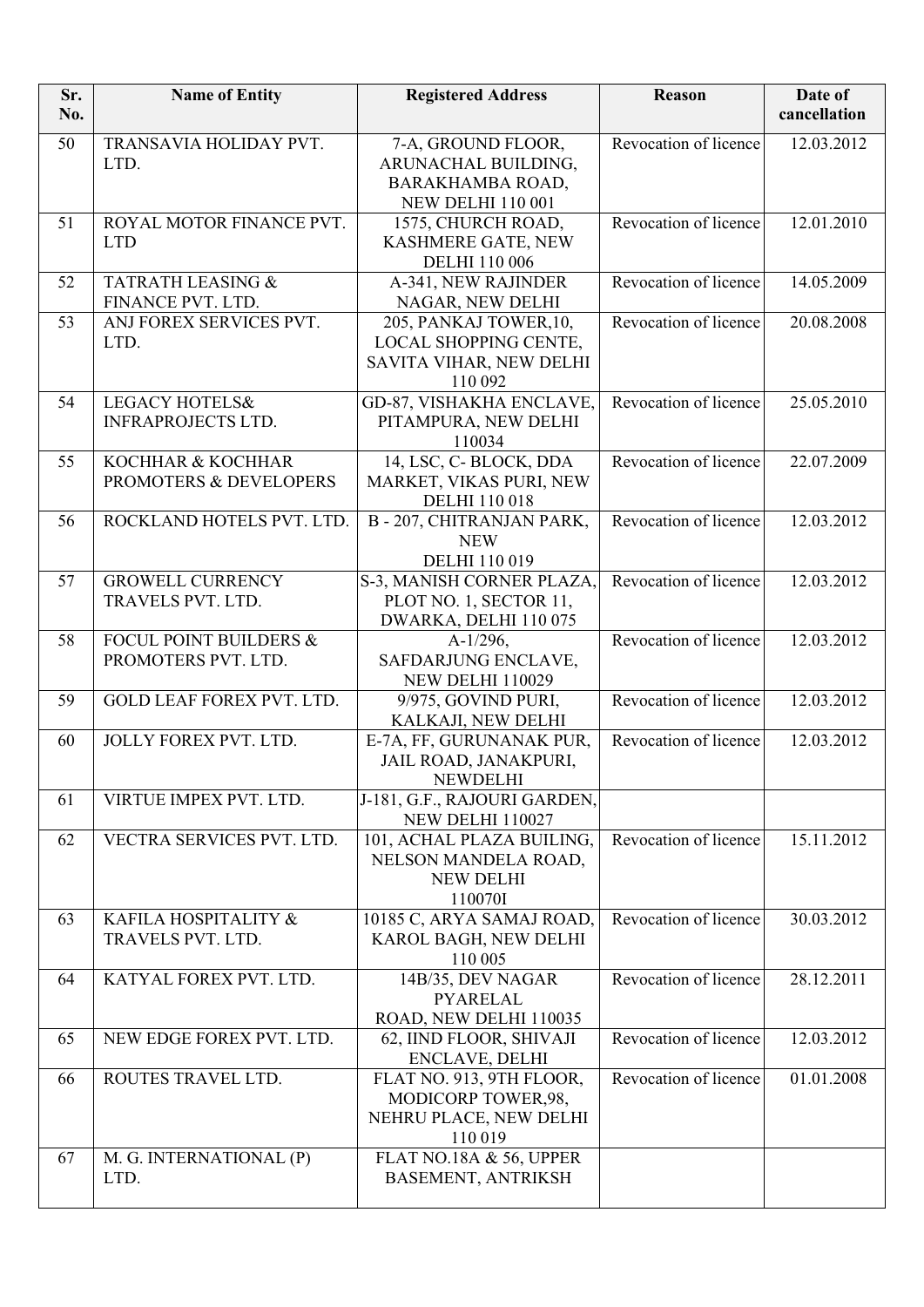| Sr.<br>No. | <b>Name of Entity</b>                               | <b>Registered Address</b>                                                              | Reason                            | Date of<br>cancellation |
|------------|-----------------------------------------------------|----------------------------------------------------------------------------------------|-----------------------------------|-------------------------|
|            |                                                     | BHAWAN, K. G. MARG, NEW<br><b>DELHI</b> 110 001                                        |                                   |                         |
| 68         | <b>BAJAJ TRAVELS LTD.</b>                           | FLAT NO. P-2 & F-2, DCM<br>BUILDING, BARAKHAMBA<br>ROAD, NEW DELHI 110001              |                                   |                         |
| 69         | PANKHURI INVESTMENTS &<br><b>SECURITIES LTD.</b>    | A-8A, MEZZANINE FLOOR,<br>CONNAUGHT PLACE, NEW<br>DELHI-110001                         |                                   |                         |
| 70         | NIJHAWAN TRAVEL SERVICE<br>PVT. LTD.                | E-78, IST FLOOR, SOUTH<br><b>EXTENSION PART-1, NEW</b><br>DELHI 110 049                | Revocation of licence             | 11.09.2009              |
| 71         | PEARL INTERNATIONAL<br>TOURS & TRAVELS LTD.         | 901, ROHIT HOUSE, 3,<br>TOLSTOY MARG, NEW DELHI<br>110001                              | Revocation of licence             | 13.02.2013              |
| 72         | <b>ASHOK TRAVELS &amp; TOURS</b><br>(ITDC)          | L-1 BLOCK, CONNAUGHT<br>CIRCUS, NEW DELHI 110001                                       | Revocation of licence             | 15.12.2008              |
| 73         | CONCORDE CARGO (P) LTD.                             | A-294, ROAD NO.6, N.H. 8,<br>MAHIPALPUR, NEW DELHI<br>110 037                          | Revocation of licence             | 12.05.2008              |
| 74         | <b>SCC FOREX PVT. LTD.</b>                          | <b>B-8 ANSAL UTILITY</b><br>COMMERCIAL COMPLEX,<br>PASCHIM VIHAR, NEW DELHI<br>110 063 | Revocation of licence             | 28.03.2012              |
| 75         | B.T.L. INVESTMENTS LTD.                             | C-4/1, NORTH CHHAJJUPUR,<br>SHAHDARA, DELHI                                            | Revocation of licence             | 08.05.2009              |
| 76         | <b>AMERICAN EXP.FOREIGN</b><br>EXCH SERVICES(I)LTD. | WENGER HOUSE,<br>'A' BLOCK, CONNAUGHT<br>PLACE, NEW DELHI 110001                       | Revocation of licence             | 16.04.2013              |
| 77         | <b>INCENTIVE DESTINATIONS</b><br>PVT. LTD.          | M-10, GREATER KAILASH - II,<br>MARKET, NEW DELHI 110048                                | Revocation of licence             | 30.03.2012              |
| 78         | KANATAL RESORTS & SPA<br>PVT. LTD.                  | 12/22, 2ND FLOOR, EAST<br>PATEL NAGAR, NEW DELHI-<br>110018                            | Revocation of licence             | 30.03.2012              |
| 79         | SMG PRINCESS FOREX PVT.<br>LTD.                     | UGF 30-31, ANSAL CHAMBER,<br>3 BHIKAJI CAMA PLACE, NEW<br><b>DELHI 110 066</b>         | Revocation of licence             | 30.03.2012              |
| 80         | EURO CHAMBERS (INDIA)<br>PVT. LTD.                  | 28, NEW ROHTAK ROAD,<br>QABUL SADAN, KAROL<br>BAGH, NEW DELHI 110 005                  | Revocation of licence             | 30.03.2012              |
| 81         | <b>GURCHARAN FOREX PVT. LTD</b>                     | A-1/123, LOWER GROUND<br>FLOOR, SAFDARJANG<br><b>ENCLAVE, NEW DELHI</b>                | Revocation of licence             | 03.08.2012              |
| 82         | <b>FALCON BUSINESS</b><br>RESOURCES (P) LTD.        | D-1588, OKHLA INDUSTRIAL<br>AREA PHASE I, NEW DELHI<br>110022                          | Voluntary Surrender<br>of licence | 30.03.2012              |
| 83         | MAGNUM STEEL AND POWER<br>LTD.                      | B-2, ESSEL HOUSE, 10, ASAF<br>ALI ROAD NEW DELHI 110002                                | Revocation of licence             | 09.01.2013              |
| 84         | <b>ASSOCIATED FOREX</b><br>SERVICES LTD.            | B-214, CR PARK, NEW DELHI<br>110019                                                    | Revocation of licence             | 08.01.2013              |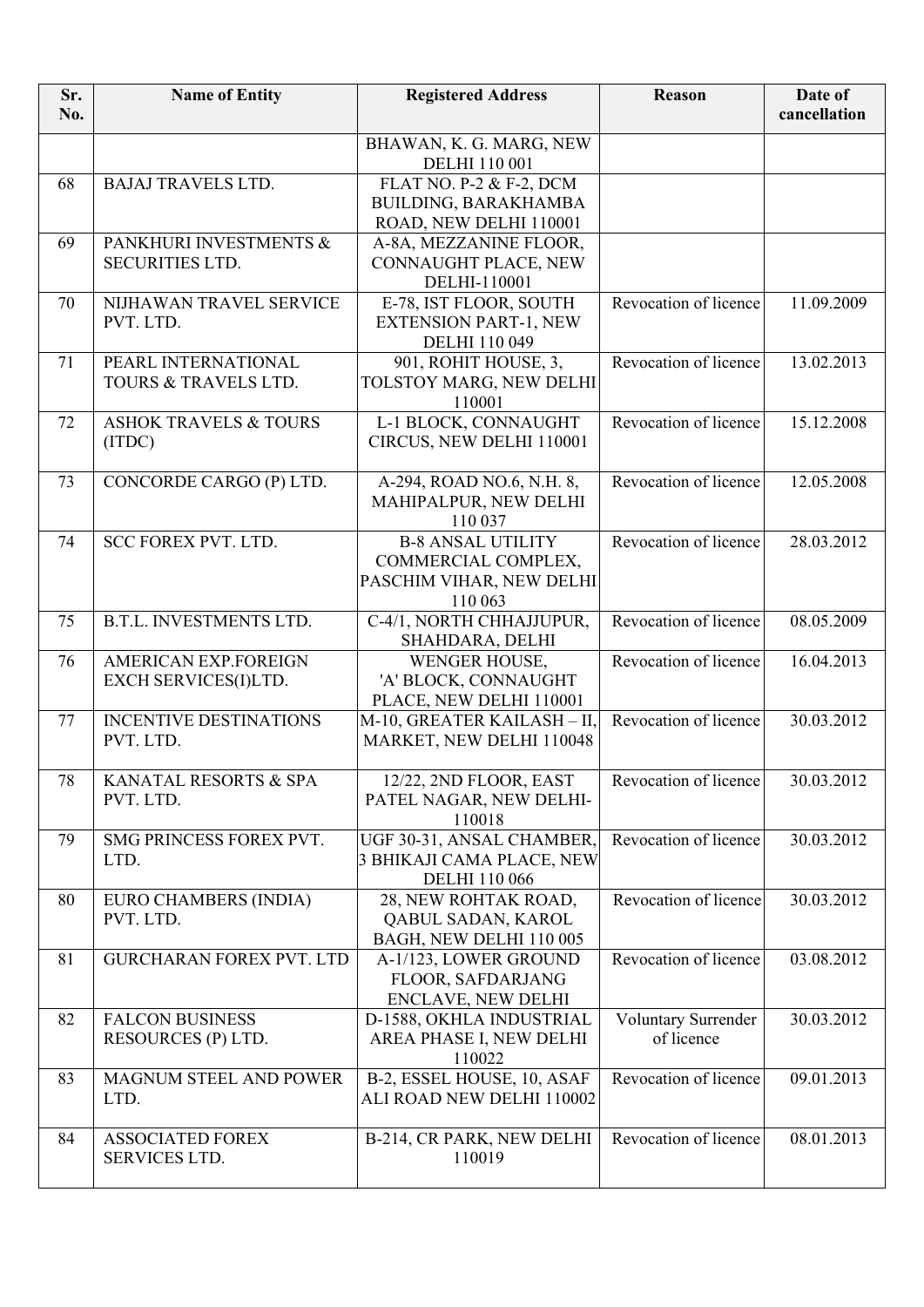| Sr.<br>No. | <b>Name of Entity</b>                                    | <b>Registered Address</b>                                                                                     | <b>Reason</b>                     | Date of<br>cancellation |
|------------|----------------------------------------------------------|---------------------------------------------------------------------------------------------------------------|-----------------------------------|-------------------------|
| 85         | AL SHAKEEL FOREX PVT LTD.                                | 538, GALI MATIA, BAZAR<br>JAMA MASJID, DELHI 110006                                                           | Revocation of licence             | 25.03.2013              |
| 86         | ADVANCE PRODUCTS PVT.<br>LTD.                            | B I & II, MAGNUM HOUSE I,<br>KARAMPURA COMM.<br>COMPLEX, SHIVAJI MARG,<br><b>NEW DELHI - 110015</b>           | Revocation of licence             | 01.04.2013              |
| 87         | <b>INTERNATIONAL GLOBAL</b><br>FOREX PVT. LTD.           | 36, DOUBLE STOREY, NEW<br>RAJINDER NAGAR, NEW<br>DELHI-110060                                                 | Revocation of licence             | 08.04.2013              |
| 88         | <b>AMERICAN EXPRESS</b><br>SERVICES INDIA LTD.           | METROPOLITAN, SAKET, 7TH<br>FLOOR, OFFICE BLOCK,<br>DISTRICT CENTRE SAKET,<br>NEW DELHI 110017                |                                   |                         |
| 89         | ANU FOREX PVT. LTD.                                      | 62, LGF, V IJAYA BUILDING,<br>17, BARAKHAMBA ROAD,<br><b>NEW DELHI - 110001</b>                               | Revocation of licence             | 16.05.2013              |
| 90         | <b>INSTANT FOREX PVT LTD</b>                             | SHOP NO 6, PROP. NO. 87,<br>BLOCK P, MCD NO 2830,<br>BEADENPURA, KAROL BAGH,<br><b>NEW DELHI 110 005</b>      | Revocation of licence             | 04.06.2013              |
| 91         | RAJDHANI FOREX (P) LTD.                                  | 1649, 2ND FLOOR, MAIN<br>BAZAR, PAHAR GANJ, NEW<br><b>DELHI 110055</b>                                        | Revocation of licence             | 20.05.2013              |
| 92         | WIG AIR FREIGHT PVT. LTD.                                | B-191, NARAINA INDUSTRIAL<br><b>AREA PHASE II</b><br>NEW DELHI 110028                                         | Revocation of licence             | 06.09.2013              |
| 93         | TAURUS GLOBAL TRAVEL<br>MANAGEMENT SERVICES<br>PVT. LTD. | A4C/202 A, GROUND FLOOR<br><b>JANAKPURI</b><br>NEW DELHI 110058                                               | Revocation of licence             | 24.09.2013              |
| 94         | PEARLS TOURISM PVT LTD                                   | B-1401, 14TH FLOOR,<br>STATESMAN HOUSE, 148<br>BARAKHAMBA ROAD,<br><b>CONNAUGHT PLACE NEW</b><br>DELHI-110001 | Revocation of licence             | 15.10.2013              |
| 95         | TSI YATRA PVT. LTD.                                      | <b>B-32, FIRST FLOOR</b><br>INNER CIRCLE, CONNAUGHT<br>PLACE NEW DELHI 110001                                 | Revocation of licence             | 13.02.2014              |
| 96         | M C FOREX PVT. LTD.                                      | 471, CHANDNI CHOWK, DELHI<br>$-110006$                                                                        | Voluntary Surrender<br>of licence | 07.04.2014              |
| 97         | RKR FOREX PVT. LTD.                                      | SBT HOUSE, SHOP NO G-10,<br>18/4, WEA<br>ARYA SAMAJ ROAD, KAROL<br>BAGH, NEW DELHI-110005                     | Voluntary Surrender<br>of licence | 28.04.2014              |
| 98         | <b>EMANATE FOREX &amp; TRAVELS</b><br>PVT. LTD.          | 239, ANARKALI COMPLEX,<br><b>JHANDEWALAN EXTENSION</b><br>NEW DELHI 110055                                    | Voluntary Surrender<br>of licence | 19.06.2014              |
| 99         | VISHAL COLOUR ROOFS PVT.<br>LTD.                         | $E - 438$ , FIRST FLOOR<br>NEW ASHOK NAGAR NEW<br><b>DELHI</b> 110096                                         | Voluntary Surrender<br>of licence | 19.06.2014              |
| 100        | J.S.M. SERVICES PVT. LTD.                                | 3558, 3RD FLOOR, KUCHA<br>TARA CHAND DARYAGANJ<br><b>NEW DELHI-110002</b>                                     | Voluntary Surrender<br>of licence | 20.06.2014              |
| 101        | INDO ASIA LEISURE SERVICES                               | . C-28, HOUSING SOCIETY                                                                                       | Voluntary Surrender               | 24.07.2014              |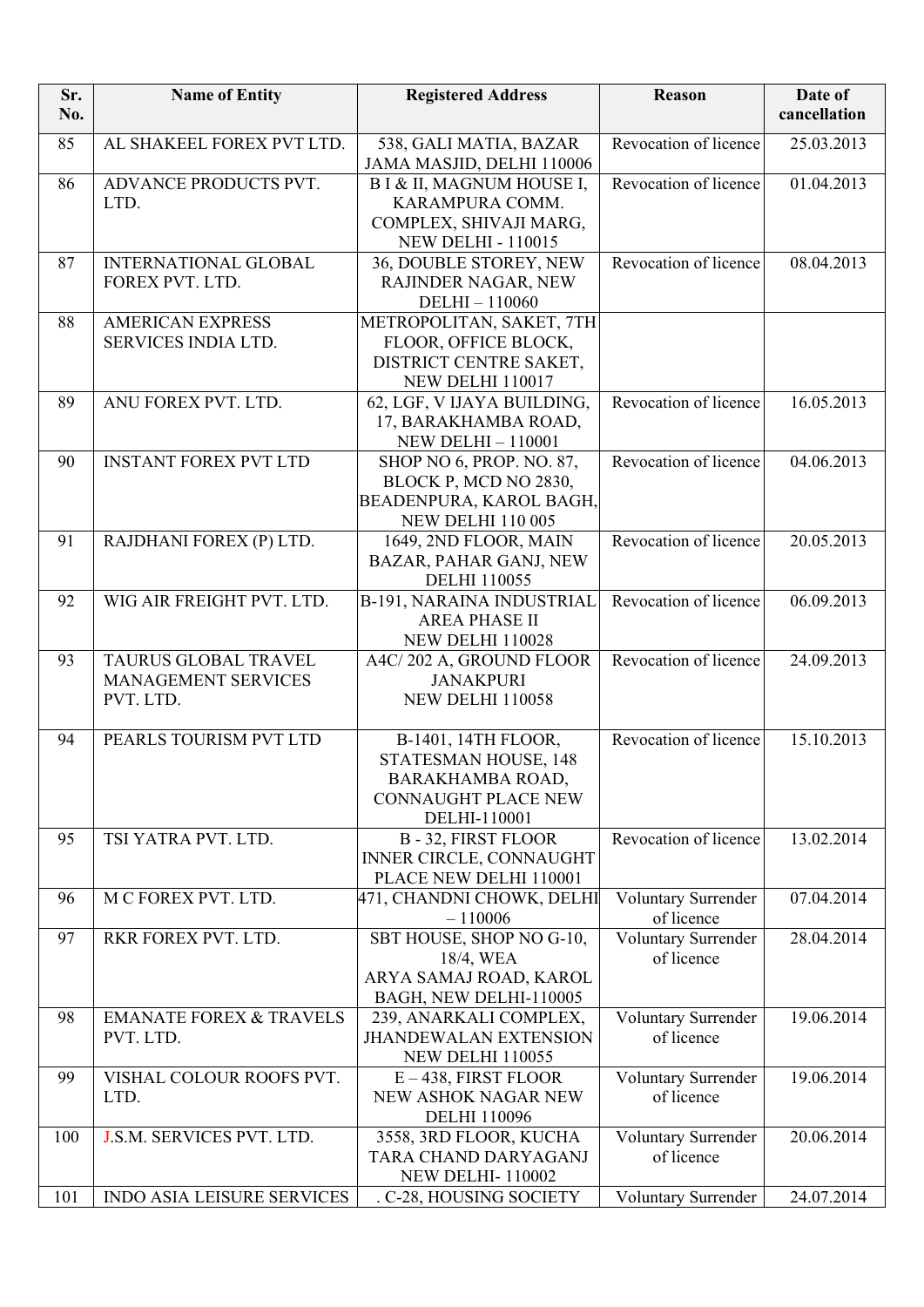| Sr.<br>No. | <b>Name of Entity</b>                              | <b>Registered Address</b>                                                                                                                | Reason                                   | Date of<br>cancellation |
|------------|----------------------------------------------------|------------------------------------------------------------------------------------------------------------------------------------------|------------------------------------------|-------------------------|
|            | <b>LTD</b>                                         | SOUTH EXTENSIONPART-I<br><b>NEW DELHI-110049</b>                                                                                         | of licence                               |                         |
| 102        | PACIFIC FOREX SERVICES<br>PVT. LTD.                | $M - 116A$ , IIND FLOOR<br><b>CONNAUGHT PLACE NEW</b><br>DELHI 110 001                                                                   | Voluntary Surrender<br>of licence        | 20.08.2014              |
| 103.       | SAFFIRE FOREX PVT. LTD.                            | E 1051, SARASWATI VIHAR<br><b>DELHI</b> 110 034                                                                                          | <b>Voluntary Surrender</b><br>of licence | 30.09.2014              |
| 104.       | <b>JVCL TRAVELS PVT. LTD.</b>                      | 14, GROUND FLOOR, B.D.<br><b>CHAMBER</b><br>10/54 DESH BANDHU GUPTA<br><b>ROAD KAROL BAGH</b><br>NEW DELHI 110005                        | Voluntary Surrender<br>of licence        | 10.10.2014              |
| 105.       | <b>OXIGEN SERVICES (INDIA)</b><br>PVT. LIMITED     | G-4, COMMUNITY CENTRE<br>C BLOCK, NARAINA VIHAR<br>NEW DELHI 110028                                                                      | Voluntary Surrender<br>of licence        | 30.12.2014              |
| 106.       | <b>INDIA INTERNATIONAL</b><br>VOYAGES PVT. LTD.    | OFFICE NO. 10, 3RD FLOOR<br><b>B-7, LOCAL SHOPPING</b><br>CENTRE VASANT ARCADE,<br>VASANT VIHAR NEW DELHI<br>110070                      | Revocation of licence                    | 20.01.2015              |
| 107.       | HORIZON AIR SERVICES PVT.<br>LTD.                  | D-13A, FIRST FLOOR, LAJPAT<br>NAGAR-II ALANKAR ROAD,<br><b>NEW DELHI-110024</b>                                                          | Revocation of licence                    | 20.01.2015              |
| 108.       | LAXMI GOLD PALACE PVT.<br>LTD.                     | C-71, SARITA VIHAR, NEW<br><b>DELHI 110008</b><br><b>BUSINESS LOCATION: 39 &amp; 40</b><br>LAXMI TOWER, SUBHASH<br>CHOWK, SONEPAT 131001 | Revocation of licence                    | 20.01.2015              |
| 109.       | <b>SANGEETA MONEY</b><br><b>EXCHANGER PVT. LTD</b> | SHOP NO. 5/1, GROUND<br>FLOOR SARASWATI MARG,<br><b>WEA</b><br>KAROL BAGH NEW DELHI<br>110005                                            | Revocation of licence                    | 07.04.2015              |
| 110.       | M/S. JAI DURGA FOREX PVT.<br><b>LTD</b>            | SHOP NO. 1<br><b>NEHRU BAZAR</b><br>PAHARGANJ NEW DELHI<br>110055                                                                        | Revocation of licence                    | 07.04.2015              |
| 111.       | M/S. JAI TRAVELS INDIA PVT.<br><b>LTD</b>          | TF-10, OMAXE CELEBRATION<br>MALL, NEAR SUBHASH<br>CHOWK SECTOR-49, SOHNA<br><b>ROAD</b><br><b>GURGAON-122001</b>                         | Revocation of licence                    | 04.08.2015              |
| 112.       | TRINITY FINLEASE PVT. LTD.                         | B-49, SHIVALIK<br>NEW DELHI 110017                                                                                                       | <b>Voluntary Surrender</b><br>of licence | 13.08.2015              |
| 113.       | <b>SHASHA FOREX SERVICES</b><br>PVT. LTD.          | 8-A, GROUND FLOOR<br><b>CONNAUGHT PLACE NEW</b><br>DELHI-110001                                                                          | Voluntary Surrender<br>of licence        | 07.10.2015              |
| 114.       | STAR AIRWAYS PVT LTD                               | 2282/69, 2ND FLOOR,<br>NAIWALA, GURUDWARA<br>ROAD, KAROL BAGH, NEW<br><b>DELHI 110 005</b>                                               | Voluntary Surrender<br>of licence        | 05.11.2016              |
| 115.       | NEW EDGE FOREX PVT. LTD                            | SHOP NO. 3, 12A /6, W.E.A.<br>KAROL BAGH, NEW DELHI -<br>110 005                                                                         | Voluntary Surrender<br>of licence        | 05.11.2016              |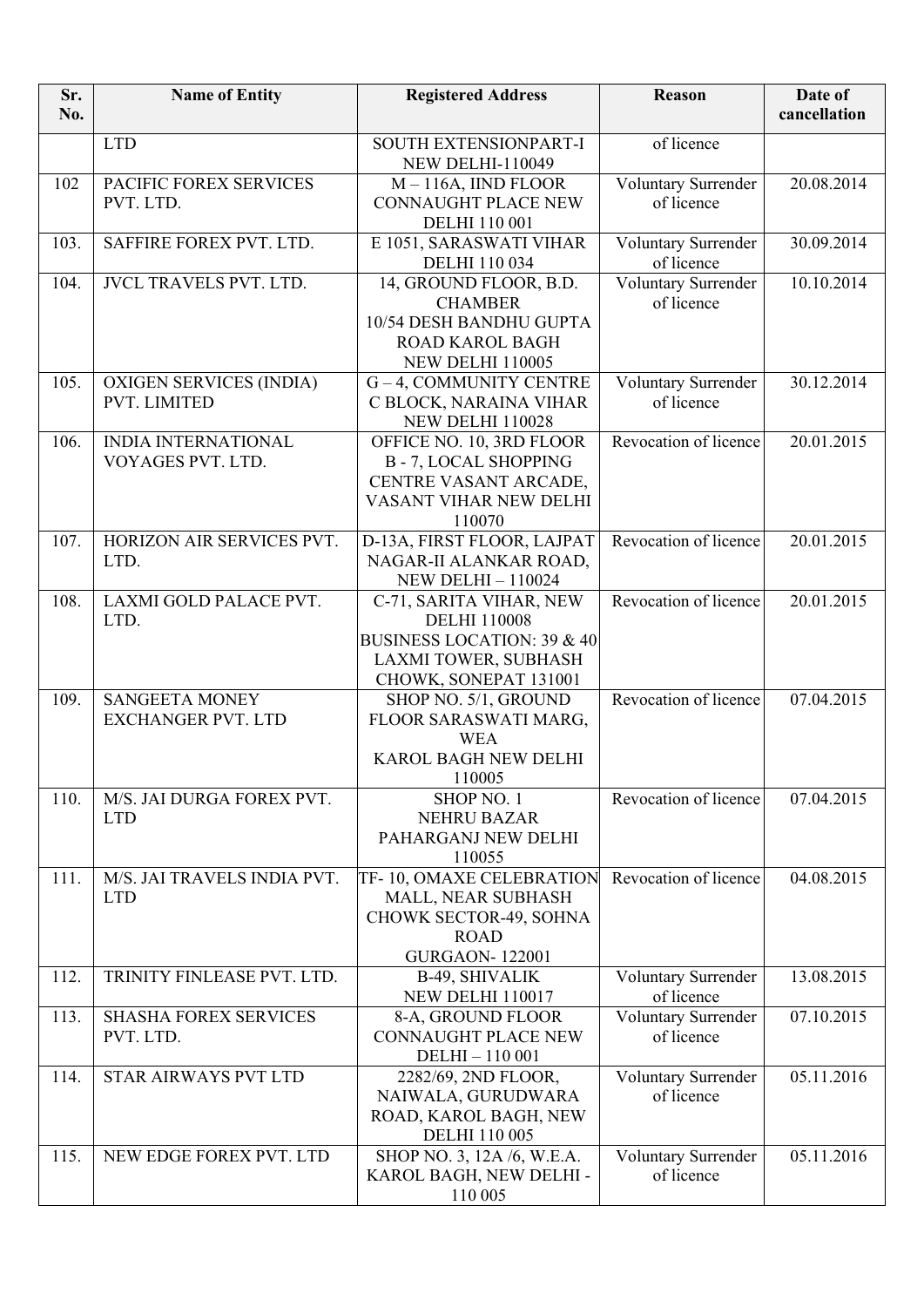| Sr.<br>No. | <b>Name of Entity</b>                               | <b>Registered Address</b>                                                                                        | Reason                            | Date of<br>cancellation |
|------------|-----------------------------------------------------|------------------------------------------------------------------------------------------------------------------|-----------------------------------|-------------------------|
| 116.       | MANGAL ADVISORS PVT. LTD                            | SHOP NO 1, A 20, DEVLI<br>EXTENSION, TIGRI ROAD,<br><b>NEW DELHI-110062</b>                                      | Voluntary Surrender<br>of licence | 08.11.2016              |
| 117.       | <b>BHL FOREX &amp; FINLEASE LTD</b>                 | .6, MOHAN SINGH PLACE,<br>CONNAUGHT PLACE, NEW<br>DELHI-110001                                                   | Voluntary Surrender<br>of licence | 05.11.2016              |
| 118.       | REGENT EXCHANGE (INDIA)<br>PVT. LTD                 | 2-A/13, S.S.I. PLOT, NIT,<br>FARIDABAD 121001                                                                    | Voluntary Surrender<br>of licence | 09.01.2017              |
| 119.       | GOURAV EXCHANGE PVT.<br><b>LTD</b>                  | SHOP NO-1, GF, CENTRAL<br>MARKET, LAJPAT NAGAR,<br>PUSHPA MARKET, NEW<br>DELHI-110024                            | Voluntary Surrender<br>of licence | 21.12.2016              |
| 120.       | VIG LEGEND TOUR &<br><b>TRAVELS PVT LTD</b>         | 309-409, BD CHABER 10154,<br><b>NEW DELHI 110005</b>                                                             | Revocation of licence             | 07.12.2016              |
| 121.       | <b>GK 2 MONEY CHANGER PVT</b><br>LTD.               | M-58 GF, GREATER KAILASH<br>PART 2 MARKET, DELHI, 110<br>048                                                     | Voluntary Surrender<br>of licence | 03.02.2017              |
| 122.       | PRABHU MONEY TRANSFER<br>PVT. LIMITED               | G-56, ASHOK VIHAR, NEW<br><b>DELHI 110052</b>                                                                    | Voluntary Surrender<br>of licence | 03.02.2017              |
| 123.       | GTC UDYAM (P) LTD.                                  | E-514, GREATER KAILASH<br>PART II, NEW DELHI-110048                                                              | Voluntary Surrender<br>of licence | 03.02.2017              |
| 124.       | <b>ASHLAR TOURS &amp; TRAVELS</b><br><b>PVT LTD</b> | C-37, GF, EAST OF KAILASH,<br><b>NEW DELHI-110 065</b>                                                           | Voluntary Surrender<br>of licence | 03.02.2017              |
| 125.       | ABHIPRA MANAGEMENT<br>SERVICES PVT. LTD.            | G.F.58-59, WORLD TRADE<br>CENTRE BARAKHAMBA<br>LANE, NEW DELHI - 110001                                          | Revocation of licence             | 03.02.2017              |
| 126.       | APOLLO FOREX PVT. LTD.                              | WZ-258/4, BAZAR, NANGAL<br>RAYA, NEW DELHI - 110046                                                              | Revocation of licence             | 03.02.2014              |
| 127.       | DOLPHIN TRAVELS PVT. LTD.                           | B-6, 3RD FLOOR, LAJPAT<br>NAGAR-II, NEW DELHI-110024                                                             | Revocation of licence             | 03.02.2017              |
| 128.       | <b>SDS FOREX SERVICES PVT</b><br><b>LTD</b>         | B-25/1, EAST OF KAILASH,<br><b>NEW DELHI-110 065</b>                                                             | Revocation of licence             | 03.02.2017              |
| 129.       | WELDON FOREX PVT LTD.                               | N-33, MEZANNINE FLOOR<br>CONNAUGHT PLACE, NEW<br>DELHI-110 001                                                   | Revocation of licence             | 03.02.2017              |
| 130.       | SHANTI TRAVELS AND FOREX<br><b>PVT LTD</b>          | 94-B, HAUZ RANI, MALVIYA<br>NAGAR, OPPOSITE MAX<br>HOSPITAL, NEW DELHI 110 01                                    | Revocation of licence             | 03.02.2017              |
| 131.       | SUN FOREX PVT. LTD.                                 | 314, 3RD FLOOR, AGGARWAL<br>MALL, PLOT NO.3, SECTOR 5,<br>DWARKA, NEW DELHI 110 075                              | Revocation of licence             | 03.02.2017              |
| 132.       | METRO HOLIDAYS PVT. LTD.                            | $A - 7$ , GROUND FLOOR,<br><b>ENTRY BACKSIDE, SOM</b><br><b>BAZAR ROAD, MAHAVIR</b><br>ENCLAVE, NEW DELHI 110045 | Revocation of licence             | 03.02.2017              |
| 133.       | AUTHENTIC TRAVELS PVT.<br>LTD.                      | <b>B-27, SOMDUTT CHAMBER</b><br>II, BHIKAJI CAMA PLACE,<br>NEW DELHI 110066                                      | Revocation of licence             | 03.02.2017              |
| 134.       | KPG CAPITAL SERVICES PVT.<br>LTD.                   | 127, POCKET-B, SUKHDEV<br>VIHAR, NEW DELHI - 110025                                                              | Revocation of licence             | 03.02.2017              |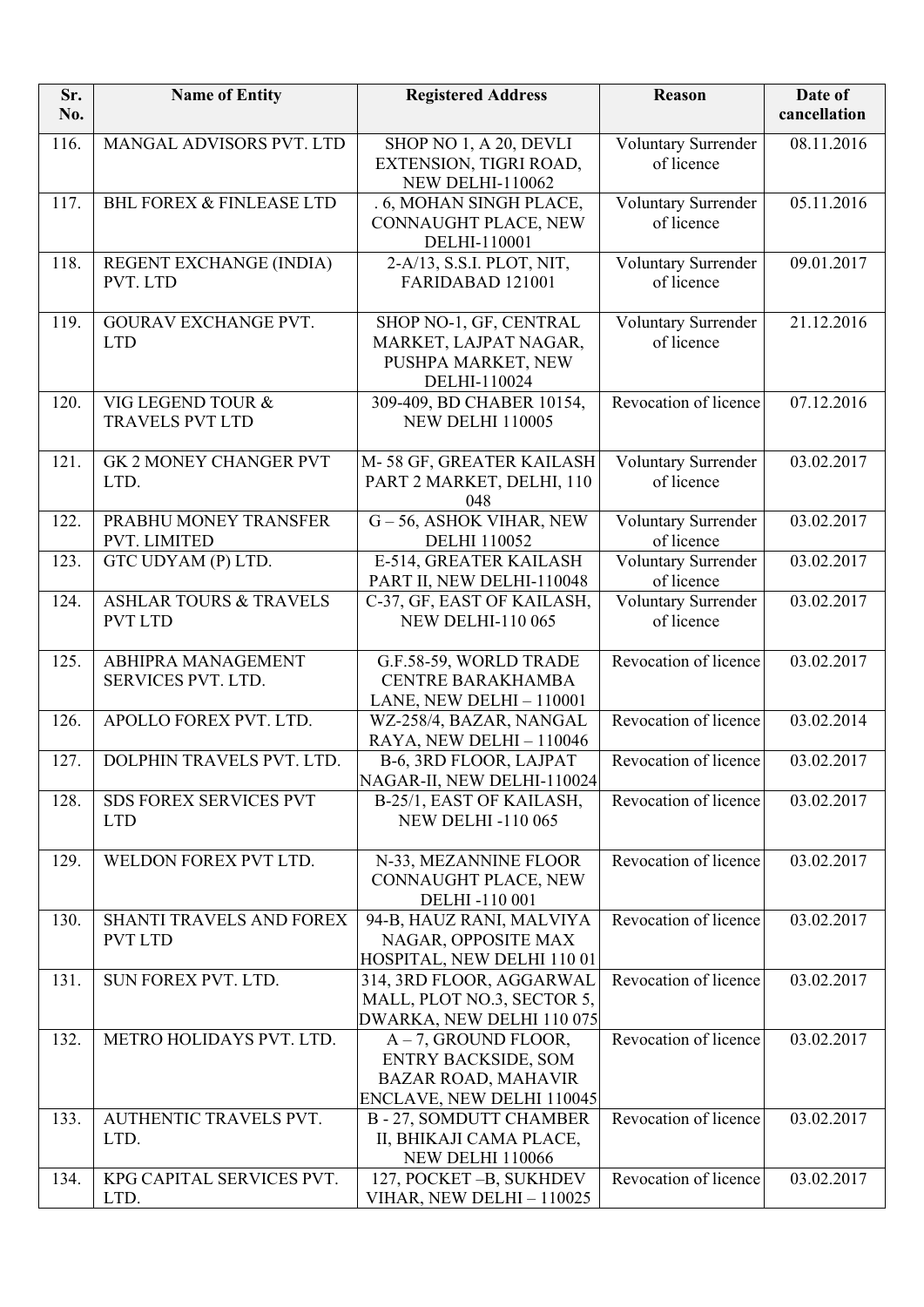| Sr.<br>No. | <b>Name of Entity</b>                     | <b>Registered Address</b>                         | Reason                            | Date of<br>cancellation |
|------------|-------------------------------------------|---------------------------------------------------|-----------------------------------|-------------------------|
|            |                                           |                                                   |                                   |                         |
| 135.       | <b>S V FOREIGN EXCHANGE</b>               | <b>DEALERS &amp; MONEY</b>                        | Revocation of licence             | 24.05.2017              |
|            |                                           | CHANGERS PVT. LTD. A-2/40,                        |                                   |                         |
|            |                                           | LGF, SAFDARJUNG ENCLAVE,                          |                                   |                         |
|            |                                           | <b>NEW DELHI - 110 029</b>                        |                                   |                         |
| 136.       | PROVESTMENT FOREX PVT.<br>LTD.            | B-4/148C, SAFDARJUNG<br>ENCLAVE, NEW DELHI-       | Voluntary Surrender<br>of licence | 09.06.2017              |
|            |                                           | 110029                                            |                                   |                         |
| 137.       | AMAN TRAVELS LTD.                         | PLOT NO. 1, KHASRA 262,                           | Voluntary Surrender               | 14.06.2017              |
|            |                                           | WEST END MARG, MB ROAD,                           | of licence                        |                         |
|            |                                           | <b>SAID UL AJAIB, NEAR</b>                        |                                   |                         |
|            |                                           | <b>GARDEN OF 5 SENSES, NEW</b>                    |                                   |                         |
|            |                                           | DELHI-110030                                      | Revocation of licence             |                         |
| 138.       | G & G FOREX PVT. LTD.                     | 1, PALIKA PARKING<br>SHOPPING COMPLEX,            |                                   | 14.06.2017              |
|            |                                           | CONNAUGHT PLACE, NEW                              |                                   |                         |
|            |                                           | DELHI - 110 001                                   |                                   |                         |
| 139.       | KIRAN FOREX PVT LTD.                      | 118, G8, KATRA SATYA                              | Revocation of licence             | 29.11.2016              |
|            |                                           | NARAIN, CHANDNI CHOWK,                            |                                   |                         |
|            |                                           | DELHI-110006                                      |                                   |                         |
| 140.       | MANIKARAN FOREX PVT.                      | 100 C, GROUND FLOOR,                              | Revocation of licence             | 03.07.2017              |
|            | LTD.                                      | RAMESH NAGAR, SINGLE<br>STOREY, NEW DELHI 110 015 |                                   |                         |
| 141.       | R.G. CONSULTANTS PVT. LTD.                | SHOP NO. 7, GAFFAR                                | Voluntary Surrender               | 25.08.2017              |
|            |                                           | MARKET, ARYA SAMAJ                                | of licence                        |                         |
|            |                                           | ROAD, KAROL BAGH, NEW                             |                                   |                         |
|            |                                           | DELHI-110005                                      |                                   |                         |
| 142.       | KALKA FOREX & TRAVELS                     | 15A/4, W.E.A., SARASWATI                          | Voluntary Surrender               | 25.08.2017              |
|            | PVT. LTD.                                 | MARG, KAROL BAGH, NEW                             | of licence                        |                         |
| 143.       | KAMB TRAVELEX PVT LTD.                    | DELHI-110 005<br>101, ANSAL CHAMBERS II 6,        | Revocation of licence             | 21.08.2017              |
|            |                                           | BIKAJI CAMA PLACE, NEW                            |                                   |                         |
|            |                                           | <b>DELHI</b> 110 066                              |                                   |                         |
| 144.       | JAI MOHAN FOREX &                         | 20, DINPUR EXTN., M, NEAR                         | Revocation of licence             | 21.08.2017              |
|            | TRAVELS PVT. LTD.                         | SATAN DHARAM MANDIR,                              |                                   |                         |
|            |                                           | NAJAFGARH, NEW DELHI -                            |                                   |                         |
|            |                                           | 110 043                                           |                                   |                         |
| 145.       | KAMAKHYA FOREX PVT. LTD.                  | 13 A/22, WEA, CHANNA<br>MARKET, KAROL BAGH, NEW   | Voluntary Surrender<br>of licence | 16.10.2017              |
|            |                                           | DELHI-110005                                      |                                   |                         |
| 146.       | PR FOREX PVT LTD                          | 15A/28, SHOP NO. 3, GROUND                        | Voluntary Surrender               | 04.10.2017              |
|            |                                           | FLOOR, SARASWATI MARG,                            | of licence                        |                         |
|            |                                           | W.E.A., KAROL BAGH, NEW                           |                                   |                         |
|            |                                           | DELHI-110005                                      |                                   |                         |
| 147.       | <b>BON VOYAGE EXCURSIONS</b><br>PVT. LTD. | H-2/10, LANE H-2, BLOCK -H,                       | Voluntary Surrender<br>of licence | 06.11.2017              |
|            |                                           | KRISHNA NAGAR, NEW<br><b>DELHI</b> 110051         |                                   |                         |
| 148.       | TAJ FOREX & INDIA TOURS                   | 451, BAGARI MOHALLA,                              | Revocation of licence             | 15.11.2017              |
|            | PVT. LTD.                                 | <b>BHARTHAL VILLAGE, DELHI</b>                    |                                   |                         |
|            |                                           | 110077                                            |                                   |                         |
| 149.       | NAMO FOREX PRIVATE                        | G-8 & G-9, D-15, SOUTH                            | Revocation of licence             | 15.11.2017              |
|            | <b>LIMITED</b>                            | EXTENSION, PART-II, NEW                           |                                   |                         |
|            |                                           | DELHI-110049                                      |                                   |                         |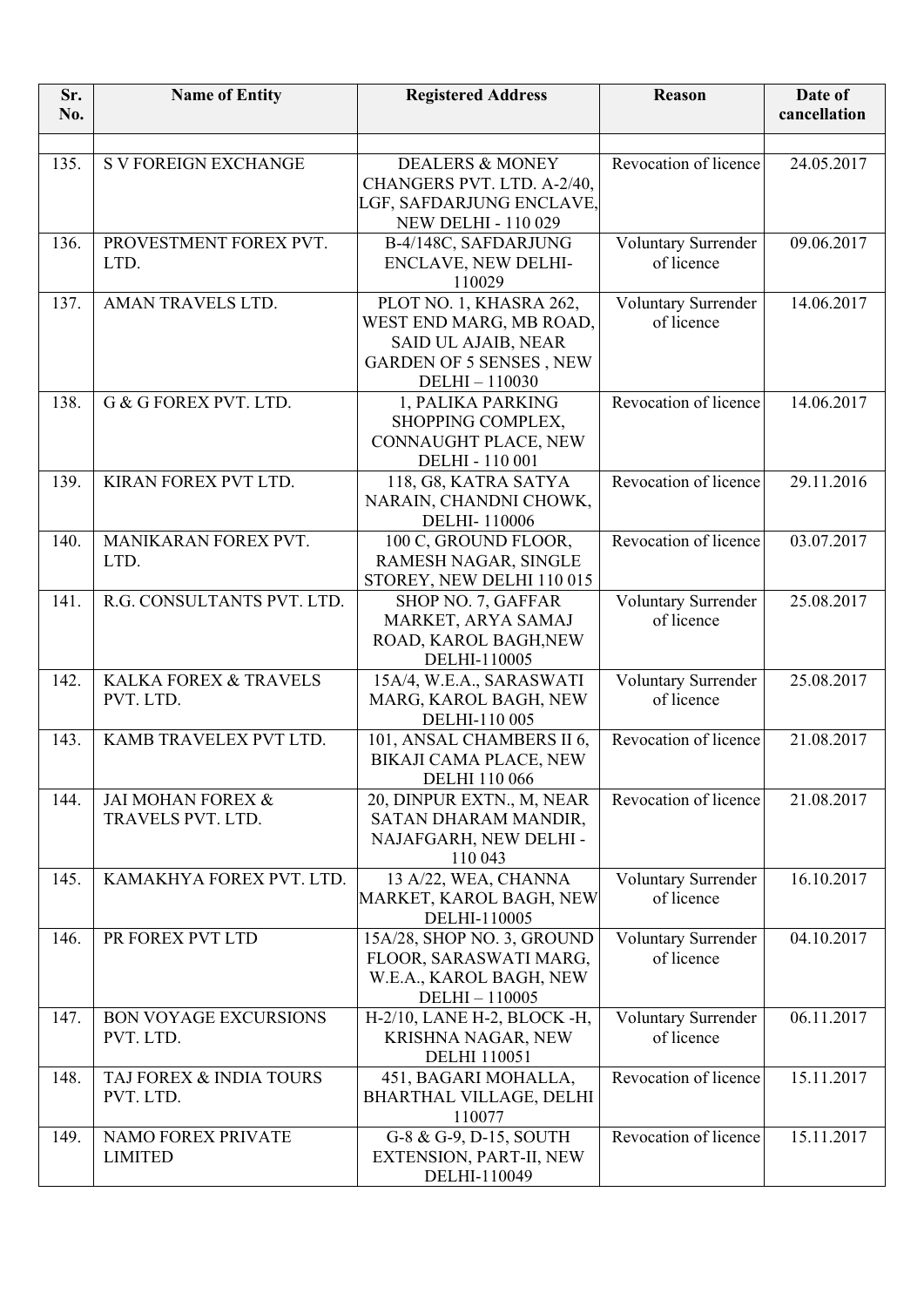| Sr.<br>No. | <b>Name of Entity</b>                                                                           | <b>Registered Address</b>                                                                               | Reason                            | Date of<br>cancellation |
|------------|-------------------------------------------------------------------------------------------------|---------------------------------------------------------------------------------------------------------|-----------------------------------|-------------------------|
| 150.       | PIC (INDIA) PVT LTD                                                                             | 137, DDA SITE-1, RAJENDER<br>NAGAR, NEW DELHI 110060                                                    | Revocation of licence             | 24.11.2017              |
| 151.       | MAJESTIC FOREX PVT LTD                                                                          | 1209, NEW DELHI HOUSE, 27<br>BARAKHAMBA ROAD, NEW<br><b>DELHI</b>                                       | Voluntary Surrender<br>of licence | 04.12.2017              |
| 152.       | <b>ASTO FOREX PVT. LTD</b>                                                                      | SHOP NO. 1, S/59, GROUND<br>FLOOR, KAROL BAGH, NEW<br>DELHI-110005                                      | Revocation of licence             | 05.01.2018              |
| 153.       | <b>LADO FOREX PVT LTD</b>                                                                       | 5571/2, GALI NO. 75, REGHAR<br>PURA, KAROL BAGH, NEW<br>DELHI-110005                                    | Revocation of licence             | 16.01.2018              |
| 154.       | <b>RICH FOREX PVT LTD</b>                                                                       | M-34, GK I MARKET, KAILASH<br>COLONY, NEW DELHI-110049                                                  | Revocation of licence             | 16.01.2018              |
| 155.       | <b>GANESHA MONEY CHANGERS</b><br><b>PVT LTD</b>                                                 | 4752 MAIN BAZAR,<br>PAHARGANJ, NEW DELHI-<br>110055                                                     | Revocation of licence             | 05.02.2018              |
| 156.       | KHALID EXCHANGE PVT LTD                                                                         | 5123/S-12, TF SHARIF MANZIL,<br>BALLIMARAN, DELHI 110006                                                | Revocation of licence             | 05.02.2018              |
| 157.       | LOVELY RAJU FOREX PVT<br><b>LTD</b>                                                             | G-255, PREET VIHAR, NEW<br>DELHI-110092                                                                 | Revocation of licence             | 05.02.2018              |
| 158.       | <b>MARVEL TRIP LTD</b>                                                                          | PLOT NO. 19, NEAR HUDA<br><b>METRO STATION, SECTOR-44</b><br>GURGAON, HARYANA-122003                    | Voluntary Surrender<br>of licence | 05.02.2018              |
| 159.       | PRIMA TRAVELS PVT LTD                                                                           | 104, APSARA ARCADE, 1/8B,<br>PUSA ROAD, NEW DELHI 110<br>005                                            | Voluntary Surrender<br>of licence | 20.06.2018              |
| 160.       | <b>SWARN OVERSEAS PVT LTD</b>                                                                   | 1378/21, NAI WALA, KAROL<br>BAGH, NEW DELHI-110005                                                      | Revocation of licence             | 20.06.2018              |
| 161.       | <b>24 HOURS TRAVEL SERVICES</b><br><b>PVT LTD</b>                                               | 662/6, 1ST FLOOR, ABOVE<br><b>AXIS</b><br>BANK, SHIVPURI MAIN,<br>PARTPARGANJ ROAD, NEW<br>DELHI-110051 | Voluntary Surrender<br>of licence | 19.07.2018              |
| 162.       | NEELKANTH MONEYLINE<br>SERVICES PVT LTD.                                                        | 107, ROYAL CHAMBERS,<br>12/14, W.E.A, SARASWATI<br>MARG, KAROL BAGH, NEW<br>DELHI-110005                | Voluntary Surrender<br>of licence | 17.09.2018              |
| 163.       | HARE KRISHNA FOREX PVT<br><b>LTD</b>                                                            | N-29, MUNSHI LAL BUILDING,<br>CONNAUGHT CIRCUS, NEW<br>DELHI-110001                                     | Voluntary Surrender<br>of licence | 18.10.2018              |
| 164.       | <b>DELHI TOURISM &amp;</b><br><b>TRANSPORTATION</b><br><b>DEVELOPMENT</b><br>CORPORATIONLIMITED | N-36, BOMBAY LIFE<br>BUILDING, MIDDLE CIRCLE,<br>CONNAUGHT<br>CIRCUS, NEW DELHI - 110001                | Voluntary Surrender<br>of licence | 14.11.2018              |
| 165.       | MERA FOREX PVT LTD                                                                              | $B - 6/8$ , BLOCK B, GROUND<br>FLOOR, OKHLA INDUSTRIAL<br>AREA PHASE II, NEW DELHI<br>110020            | Voluntary Surrender<br>of licence | 14.11.2019              |
| 166.       | SCRIVENERS (INDIA) PVT LTD.                                                                     | B-46, IST FLOOR, SHOP NO. 3,<br>KALKAJI, NEW DELHI -<br>110019                                          | Voluntary Surrender<br>of licence | 14.01.2019              |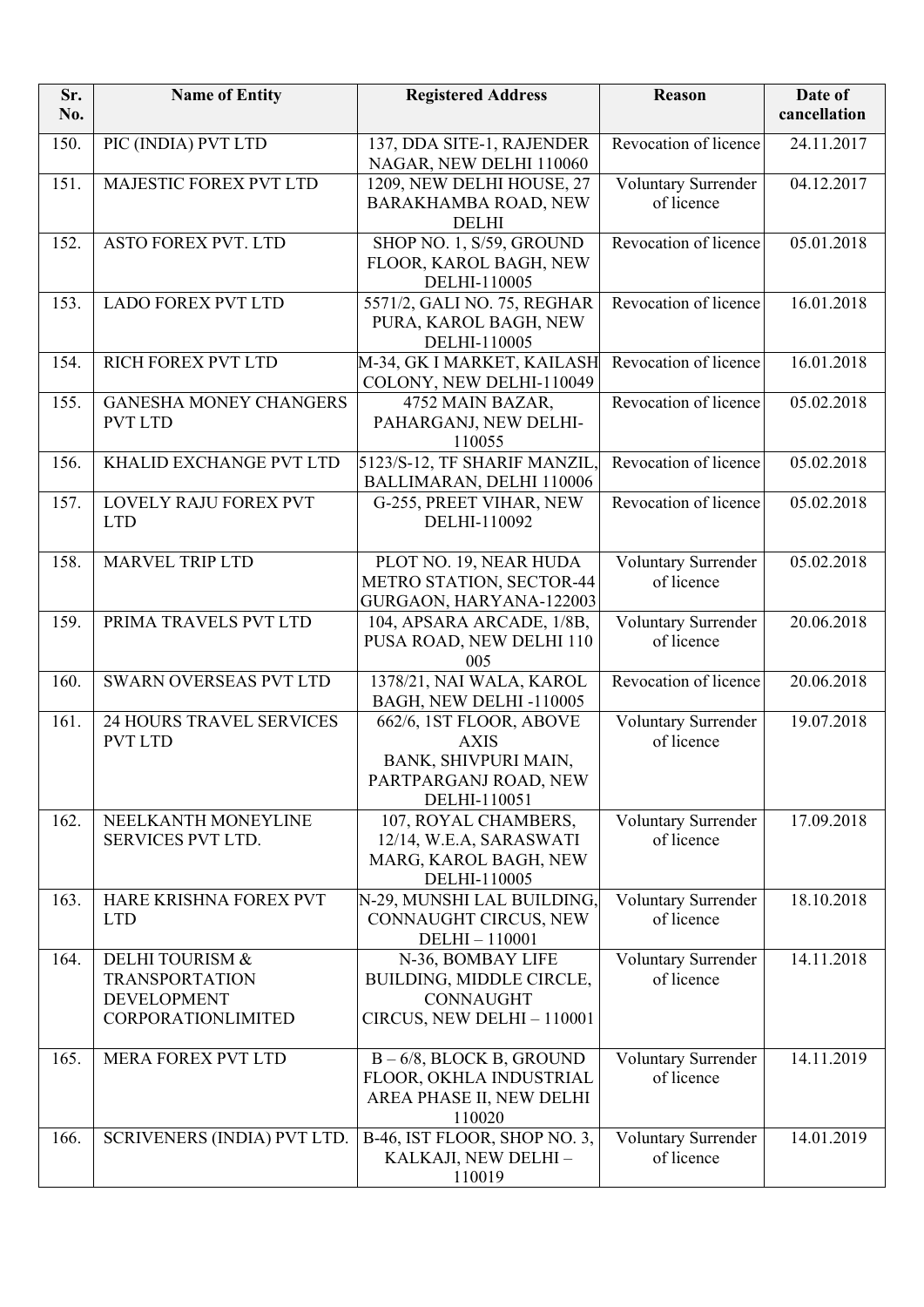| Sr.<br>No. | <b>Name of Entity</b>                          | <b>Registered Address</b>                                                                                              | Reason                            | Date of<br>cancellation |
|------------|------------------------------------------------|------------------------------------------------------------------------------------------------------------------------|-----------------------------------|-------------------------|
| 167.       | NIV TRADE MART PVT LTD                         | 17A/55, PVT. G-2, G/F, WEA,<br>KAROL BAGH, MAIN ROAD,<br>NEW DELHI -<br>110 005                                        | Voluntary Surrender<br>of licence | 14.01.2019              |
| 168.       | <b>SPARROW FOREX PVT LTD</b>                   | 197, COMMERCIAL COMPLEX<br>I, JHANDEWALAN EXTN.,<br><b>NEW DELHI</b><br>110055                                         | Voluntary Surrender<br>of licence | 19.02.2019              |
| 169.       | <b>SUBHAM TOURS PVT LTD</b>                    | 140-141, AMRIT KAUR<br>MARKET, PAHARGANJ, OPP.<br>NEW DELHI RAILWAY<br>STATION, NEW DELHI 110055                       | Voluntary Surrender<br>of licence | 18.03.2019              |
| 170.       | <b>BHUTANI FOREX PVT LTD</b>                   | 6/79, WEA PADAM SINGH<br>ROAD, KAROL BAGH NEW<br><b>DELHI 110 005</b>                                                  | Voluntary Surrender<br>of licence | 18.03.2019              |
| 171.       | ANMOL HOTELS PVT LTD                           | 8180/6, ARAKASHAN ROAD,<br>PAHAR GANJ, NEW DELHI<br>110055                                                             | Voluntary Surrender<br>of licence | 18.03.2019              |
| 172.       | RED CARPET TOURS PVT LTD                       | 23/1, FIRST FLOOR, EAST<br>PATEL N AGAR, NEW DELHI-<br>110008                                                          | Voluntary Surrender<br>of licence | 18.03.2019              |
| 173.       | <b>HL FOREX PVT LTD</b>                        | 4/35, GROUND FLOOR, SHOP<br>NO. 5, SARASWATI MARG,<br>W.E.A KAROL BAGH, NEW<br><b>DELHI 110 005</b>                    | Voluntary Surrender<br>of licence | 18.03.2019              |
| 174.       | AIR TRAVEL BUREAU LTD                          | M-95, CONNAUGHT CIRCUS,<br><b>NEW DELHI-110001</b>                                                                     | Voluntary Surrender<br>of licence | 07.05.2019              |
| 175.       | AS TRAVEL PLANNERS (OPC)<br>PVT. LTD.          | WZ-1221-A FIRST FLOOR,<br>NANGAL RAI, NEW DELHI-<br>110046                                                             | Voluntary Surrender<br>of licence | 17.05.2019              |
| 176.       | DAAKS FOREX PVT LTD                            | TOWER - D, FLAT NO. - 902<br>BPTP, PARK GRANDEURA,<br><b>SECTOR - 82 FARIDABAD HR</b><br>121004                        | Voluntary Surrender<br>of licence | 17.05.2019              |
| 177.       | <b>AV FOREX PVT LTD</b>                        | F-14, FIRST FLOOR, BLOCK A,<br>BAANI SQUARE, SECTOR 50,<br><b>GURGAON 122002</b>                                       | Voluntary Surrender<br>of licence | 13.06.2019              |
| 178.       | <b>LAXNER FOREX SERVICES</b><br><b>PVT LTD</b> | 511, PRAGATI TOWER,<br>RAJINDRA PLACE, NEW<br><b>DELHI 110008</b>                                                      |                                   |                         |
| 179.       | REGAL EXCHANGE PVT LTD                         | T-1895, UPPER RIDGE ROAD,<br>KAROL BAGH, DELHI 110005                                                                  | Expiry of licence                 | 02.07.2019              |
| 180.       | ZINNIA SMART MONEY PVT.<br>LTD.                | B-317, BLOCK-B,<br>SUDARSHAN PARK, NEW<br>DELHI-110015                                                                 | Expiry of licence                 | 02.07.2019              |
| 181.       | MILTONIA FOREX PVT. LTD.                       | 15/42, I FLOOR, OLD<br>RAJINDER NAGAR, NEW<br>DELHI-110060                                                             | Expiry of licence                 | 02.07.2019              |
| 182.       | MONEYTECH WEALTH PVT<br><b>LTD</b>             | UNIT NO. 871, AGGARWAL<br>CYBER PLAZA-II, C-7, NETAJI<br>SUBHASH PLACE, DISTRICT<br>CENTRE, WAZIRPUR, DELHI-<br>110034 | Expiry of licence                 | 02.07.2019              |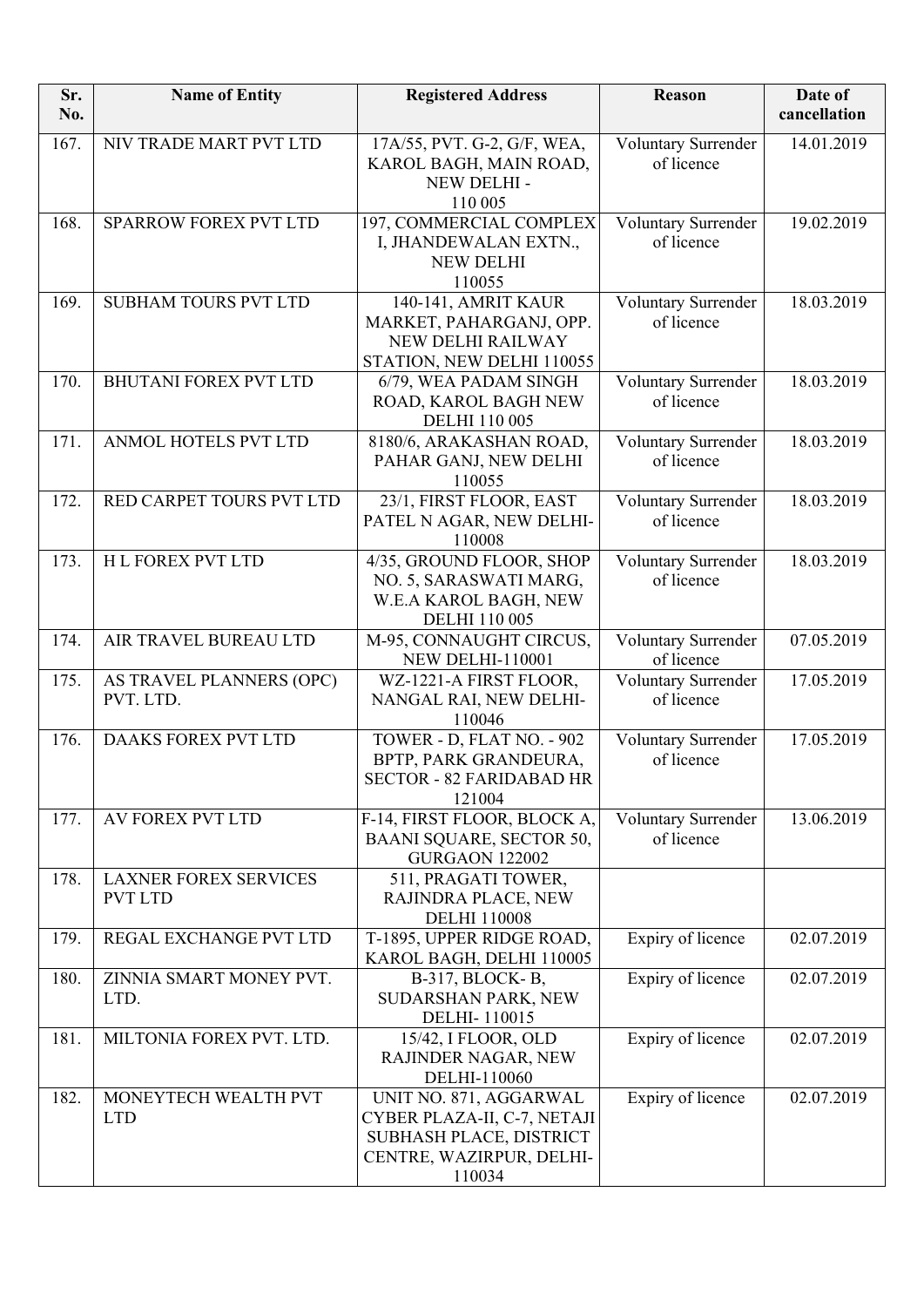| Sr.<br>No. | <b>Name of Entity</b>                                        | <b>Registered Address</b>                                                                                      | Reason                            | Date of<br>cancellation |
|------------|--------------------------------------------------------------|----------------------------------------------------------------------------------------------------------------|-----------------------------------|-------------------------|
| 183.       | <b>BROTHERSFOREX SOLUTIONS</b><br>PVT. LTD.                  | 360, THIRD FLOOR,<br><b>AGARWAL METRO HEIGHTS,</b><br>NETAJI SUBHASH PLACE,<br>PITAMPURA, NEW DELHI-<br>110088 | Expiry of licence                 | 02.07.2019              |
| 184.       | SIYARAM FOREX PVT. LTD.                                      | A-25/42, SUJAN SINMGH<br>BUILDING, MIDDLE CIRCLE,<br>CONNAUGHT PLACE, NEW<br>DELHI-110001                      | Voluntary Surrender<br>of licence | 23.07.2019              |
| 185.       | RAM RESORT & INDUSTRIES<br><b>PVT LTD</b>                    | R-50, VIKAS MARG, DELHI<br>110092                                                                              | Voluntary Surrender<br>of licence | 23.07.2019              |
| 186.       | <b>BEDI MONEY CHANGER PVT.</b><br>LTD.                       | 17/B, REGAL BUILDING,<br>CONNAUGHT PLACE, NEW<br>DELHI-110001                                                  | Revocation of licence             | 28.08.2019              |
| 187.       | KOHLI FOREX PVT. LTD.                                        | L-2/86, GROUND FLOOR, NEW<br>MAHAVIR NAGAR, NEW<br><b>DELHI-110018</b>                                         | Voluntary Surrender<br>of licence | 28.08.2019              |
| 188.       | <b>SANGEETA MONEY</b><br><b>EXCHANGER PVT LTD</b>            | SHOP NO 77, MEZANINE<br>FLOOR, GAFFAR MKT.,<br>KAROL BAGH, NEW DELHI<br>110005                                 | Voluntary Surrender<br>of licence | 21.10.2019              |
| 189.       | <b>GOODWORTH FOREX &amp;</b><br><b>SERVICES PVT LTD</b>      | A-12, LGF, MAIN ROAD,<br>SHIVALIK, MALVIYA NAGAR,<br><b>NEW DELHI-110017</b>                                   | Voluntary Surrender<br>of licence | 21.10.2019              |
| 190.       | <b>BYTES OF TRAVEL FOREX &amp;</b><br>VACATIONS PVT. LTD.    | B-247, 3RD FLOOR,<br>PRIYADARSHNI VIHAR, NEW<br><b>DELHI 110092</b>                                            | Voluntary Surrender<br>of licence | 25.11.2019              |
| 191.       | <b>GTB FOREX PVT LTD</b>                                     | SHOP NO. 2, AT 1/24, GROUND<br>FLOOR, TILAK NAGAR, NEW<br>DELHI-110018                                         | Voluntary Surrender<br>of licence | 25.11.2019              |
| 192.       | JPY FOREX & HOLIDAYS PVT<br><b>LTD</b>                       | F-46, BHAGAT SINGH<br>MARKET, NEW DELHI-<br>110001                                                             | Revocation of licence             | 24.12.2019              |
| 193.       | <b>JAGDAMBEY SKYWAYS</b><br><b>TRAVELS PVT. LTD</b>          | HALL NO. 2, MOBILE<br>MARKET, KAROL BAGH,<br>NAIWALA, NEW DELHI 110005                                         | Revocation of licence             | 24.12.2019              |
| 194.       | <b>AZAD FOREX PVT LTD</b>                                    | SHOP NO. 21, F.F. VASANT<br>ARCADE, B-7 MKT. NELSON<br>MANDALA MARG VASANT<br>KUNJ, NEW DELHI 110070           | Voluntary Surrender<br>of licence | 24.12.2019              |
| 195.       | <b>INNOWEALTH FINANCIAL</b><br><b>SERVICES INDIA PVT LTD</b> | A-305, UPPER GROUND<br>FLOOR, VIJAY VIHAR, PHASE-<br>I, ROHINI, NEW DELHI-110085                               | Revocation of licence             | 05.02.2020              |
| 196.       | SPENCER FOREX INDIA PVT<br><b>LTD</b>                        | 233, LAJPAT RAI MARKET,<br>CHANDNI CHOWK CENTRAL,<br>DELHI-110006                                              | Revocation of licence             | 05.02.2020              |
| 197.       | ANJANEYA FOREX PRIVATE<br><b>LIMITED</b>                     | <b>33 EDWARD LINES</b><br>KINGSWAY CAMP NEW<br><b>DELHI 110009</b>                                             | Revocation of licence             | 05.02.2020              |
| 198.       | SATGURU MONEY CHANGERS<br><b>PVT LTD</b>                     | SHOP NO. F-114, PLOT NO. 6,<br>FRIENDS TOWER, DDA<br>COMMUNITY CENTRE,<br>PASCHIM VIHAR, NEW                   | Voluntary Surrender<br>of licence | 30.04.2020              |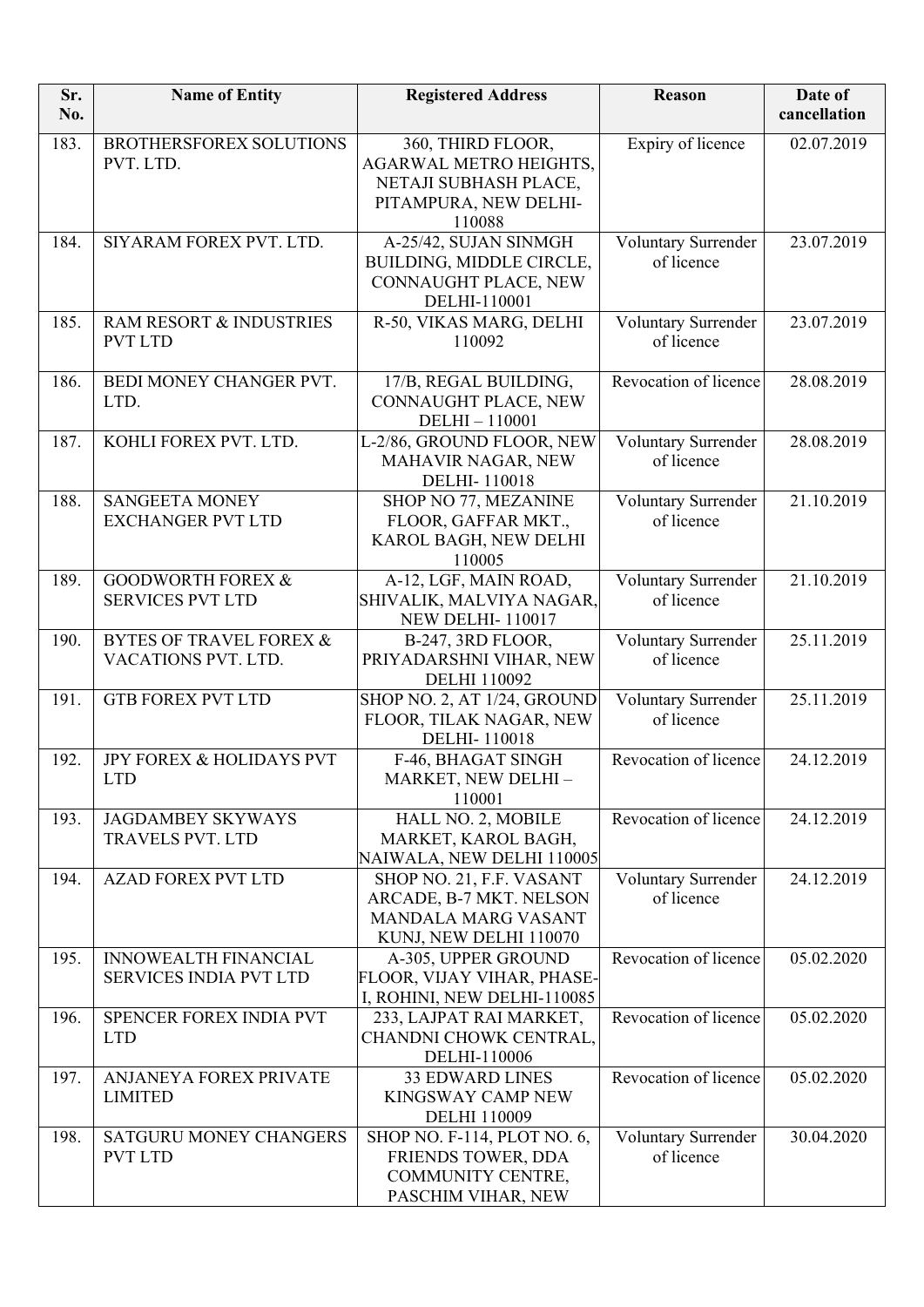| DELHI-110068<br>PNY FOREX & TRAVELS PVT<br>11A/21, WEA CHANNA<br>Voluntary Surrender<br>199.<br><b>LTD</b><br>of licence<br>MARKET,<br>KAROL BAGH, NEW DELHI -<br>110005<br>8/6, GROUND FLOOR, AKAL<br>Voluntary Surrender<br>200.<br>SK TOURS SERVICES (OPC)<br><b>BUILDING BLOCK-WZ, KIRTI</b><br>of licence<br>PVT. LTD<br>NAGAR, IND AREA, NEW | 30.04.2020<br>23.06.2020<br>23.06.2020<br>23.06.2020 |
|----------------------------------------------------------------------------------------------------------------------------------------------------------------------------------------------------------------------------------------------------------------------------------------------------------------------------------------------------|------------------------------------------------------|
|                                                                                                                                                                                                                                                                                                                                                    |                                                      |
|                                                                                                                                                                                                                                                                                                                                                    |                                                      |
|                                                                                                                                                                                                                                                                                                                                                    |                                                      |
|                                                                                                                                                                                                                                                                                                                                                    |                                                      |
|                                                                                                                                                                                                                                                                                                                                                    |                                                      |
| <b>DELHI</b>                                                                                                                                                                                                                                                                                                                                       |                                                      |
| HOUSE NO. 253, 3RD FLOOR,<br>Voluntary Surrender<br>201.<br>SIDDHANAM FOREX PVT. LTD<br>of licence<br>BLOCK-B,                                                                                                                                                                                                                                     |                                                      |
| POCKET-3, SECTOR-6, ROHINI,<br><b>NEW DELHI-110085</b>                                                                                                                                                                                                                                                                                             |                                                      |
| BAPU FOREX PVT. LTD.<br>202.<br>SHOP NO. 37, MOHAN SINGH<br>Voluntary Surrender                                                                                                                                                                                                                                                                    |                                                      |
| of licence<br>PLACE,                                                                                                                                                                                                                                                                                                                               |                                                      |
| CONNAUGHT PLACE, NEW                                                                                                                                                                                                                                                                                                                               |                                                      |
| DELHI-110001                                                                                                                                                                                                                                                                                                                                       |                                                      |
| 203.<br>ARUSH FOREX PVT LTD.<br>N-12, CHAMBER NO. 14-15,<br>Voluntary Surrender<br>of licence<br><b>MUNSHI LAL</b>                                                                                                                                                                                                                                 | 23.06.2020                                           |
| BUILDING, CONNAUGHT                                                                                                                                                                                                                                                                                                                                |                                                      |
| PLACE, NEW DELHI - 110001                                                                                                                                                                                                                                                                                                                          |                                                      |
| BENVEUNTO FOREX PVT LTD<br>Voluntary Surrender<br>204.<br>PREMISE N. 65, LOWER<br>of licence<br><b>GROUND FLOOR, WORLD</b>                                                                                                                                                                                                                         | 23.06.2020                                           |
| TRADE CENTRE,                                                                                                                                                                                                                                                                                                                                      |                                                      |
| BARAKHAMBA ROAD, NEW                                                                                                                                                                                                                                                                                                                               |                                                      |
| DELHI-                                                                                                                                                                                                                                                                                                                                             |                                                      |
| 110001                                                                                                                                                                                                                                                                                                                                             |                                                      |
| 205.<br>DALIP TRADING PVT. LTD.<br><b>BEHIND DALIP SERVICE</b><br>Voluntary Surrender                                                                                                                                                                                                                                                              | 23.06.2020                                           |
| of licence<br>STATION, DALIP FARM,                                                                                                                                                                                                                                                                                                                 |                                                      |
| KHASRA, NO. 379 & 384,<br>VILLAGE RANGPURI, NH NO.                                                                                                                                                                                                                                                                                                 |                                                      |
| 8, NEW                                                                                                                                                                                                                                                                                                                                             |                                                      |
| DELHI-110037                                                                                                                                                                                                                                                                                                                                       |                                                      |
| 206.<br>CLICK FINANCE LTD.<br>Voluntary Surrender<br>104, MCD MARKET, ARYA                                                                                                                                                                                                                                                                         | 23.06.2020                                           |
| of licence<br>SAMAJ ROAD, KAROL                                                                                                                                                                                                                                                                                                                    |                                                      |
| BAGH, NEW DELHI - 110005                                                                                                                                                                                                                                                                                                                           |                                                      |
| VIAN FOREX TOURS AND<br>Voluntary Surrender<br>207.<br>B-95, GALI NO. 1, PUSTA<br><b>TRAVEL PVT LTD</b><br>IST, SONIA VIHAR, NEW<br>of licence                                                                                                                                                                                                     | 23.06.2020                                           |
| <b>DELHI 110094</b>                                                                                                                                                                                                                                                                                                                                |                                                      |
| 208.<br>NAMAHA FOREX PVT. LTD.<br>Voluntary Surrender<br>FLAT NO. A-501, THE HARE                                                                                                                                                                                                                                                                  | 23.06.2020                                           |
| <b>KRISHNA</b><br>of licence                                                                                                                                                                                                                                                                                                                       |                                                      |
| CGHS LTD., FLAT NO. GH-                                                                                                                                                                                                                                                                                                                            |                                                      |
| SECTOR-45, FARIDABAD,                                                                                                                                                                                                                                                                                                                              |                                                      |
| HARYANA, INDIA-121010<br>Voluntary Surrender<br>209.<br>JFK FLYERS PVT. LTD<br>501, SAVITRI CINEMA,                                                                                                                                                                                                                                                | 23.06.2020                                           |
| <b>GREATER KAILASH</b><br>of licence                                                                                                                                                                                                                                                                                                               |                                                      |
| PART-II, NEW DELHI - 110048                                                                                                                                                                                                                                                                                                                        |                                                      |
| 210.<br>YNT HOLIDAYS PVT. LTD<br>Voluntary Surrender<br>13, AVANTIKA, J-BLOCK                                                                                                                                                                                                                                                                      | 23.06.2020                                           |
| MARKET, SAKET,<br>of licence                                                                                                                                                                                                                                                                                                                       |                                                      |
| <b>NEW DELHI-110017</b>                                                                                                                                                                                                                                                                                                                            |                                                      |
| Voluntary Surrender<br>211.<br>ACE TRAVELS PVT. LTD.<br>86, OLD RAJINDER NAGAR                                                                                                                                                                                                                                                                     | 23.06.2020                                           |
| MARKET, NEW<br>of licence<br>DELHI - 110060                                                                                                                                                                                                                                                                                                        |                                                      |
| SKYONE FOREX AND TRAVEL<br>212.<br>A-539, I FLOOR, BLOCK A,<br>Voluntary Surrender                                                                                                                                                                                                                                                                 | 23.06.2020                                           |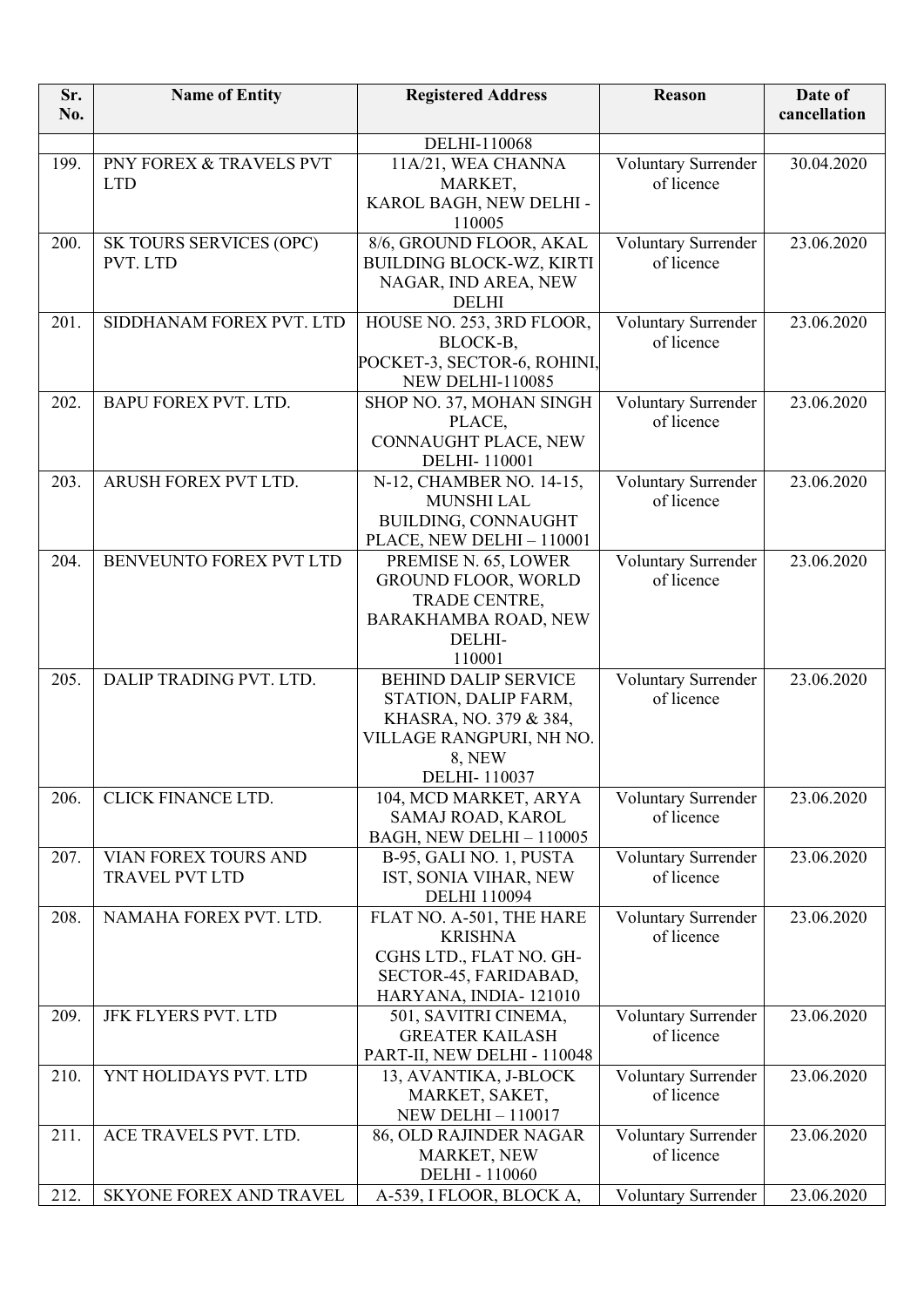| Sr.<br>No. | <b>Name of Entity</b>                               | <b>Registered Address</b>                                                                  | <b>Reason</b>                     | Date of<br>cancellation |
|------------|-----------------------------------------------------|--------------------------------------------------------------------------------------------|-----------------------------------|-------------------------|
|            | <b>PVT LTD</b>                                      | JAHANGIRPURI, DELHI-110033                                                                 | of licence                        |                         |
| 213.       | AKRITI FOREX AND TRAVEL<br><b>PVT LTD</b>           | A-539, 2ND FLOOR, JJ<br>COLONY,<br>BLOCK A, JAHANGIRPURI,<br><b>NEW DELHI-110031</b>       | Voluntary Surrender<br>of licence | 23.06.2020              |
| 214.       | STANLEY INTERNATIONAL<br><b>FOREX PVT LTD</b>       | SHOP NO. 15, BLOCK G,<br>LSC VIKASPURI, NEW DELHI-<br>110018                               | Voluntary Surrender<br>of licence | 23.06.2020              |
| 215.       | <b>GUDDU HOTELS &amp; TRAVELS</b><br><b>PVT LTD</b> | 867-868, GALI CHANDIWALI<br>(MAIN PAHARGANJ), NEW<br><b>DELHI 110055</b>                   | Voluntary Surrender<br>of licence | 14.07.2020              |
| 216.       | CAPITAL CITY (INDIA)<br><b>TRAVELS PVT LTD</b>      | M-9, LOWER GROUND,<br>SAKET NEW DELHI DL 110017                                            | Voluntary Surrender<br>of licence | 14.07.2020              |
| 217.       | DESHVIDESH FOREX PVT LTD                            | 25/32, GROUND FLOOR, EAST<br><b>PATEL</b><br>NAGAR, NEW DELHI 110008                       | Voluntary Surrender<br>of licence | 14.07.2020              |
| 218.       | SKYMATRIX FOREX (OPC) PVT<br><b>LTD</b>             | PLOT NO. 60, SHIVAJI<br>ENCLAVE,<br>NEAR SHIVAJI COLLEGE,<br>NEW DELHI 110027              | Voluntary Surrender<br>of licence | 14.07.2020              |
| 219.       | <b>IMAGINE FOREX PRIVATE</b><br><b>LIMITED</b>      | 705, D-12, GROUND FLOOR,<br><b>WARD</b><br>NO.3, MEHRAULI, NEW<br>DELHI-110030             | Voluntary Surrender<br>of licence | 14.07.2020              |
| 220.       | VRG FOREX AND TRAVELS<br><b>PVT LTD</b>             | OFFICE NO. 105-IN-9/2, F/F<br><b>EAST</b><br>PATEL NAGAR, NEW DELHI -<br>110008            | Voluntary Surrender<br>of licence | 14.07.2020              |
| 221.       | <b>FASTGROW FOREX &amp;</b><br><b>TRAVELS</b>       | PLOT NO. 5, UPPER GROUND<br>FLOOR.<br>BLOCK B-6, MODEL TOWN,<br>PHASE 1, NEW DELHI-110009  | Voluntary Surrender<br>of licence | 14.07.2020              |
| 222.       | <b>ARIHANT CURRENCIES PVT</b><br><b>LTD</b>         | 391, GF, BLOCK B, POCKET 4<br><b>SECTOR 8 NEAR PETROL</b><br>PUMP ROHINI DELHI 110085      | Revocation of licence             | 11.08.2020              |
| 223.       | VIBEFUNDS FOREX INDIA PVT<br><b>LTD</b>             | 63, UGF, WORLD TRADE<br>CENTRE, BABAR ROAD,<br>CONNAUGHT PLACE, NEW<br><b>DELHI</b> 110001 | Revocation of licence             | 11.08.2020              |
| 224.       | PRINCE DIAMOND<br><b>JEWELLERS PVT.LTD</b>          | 4, PARK END, MAIN VIKAS<br>MARG, OPP. PREET VIHAR,<br><b>NEW DELHI</b><br>110092           | Revocation of licence             | 11.08.2020              |
| 225.       | PARADISE FOREX PVT LTD                              | 954, GALI SHAM LAL, MOTIA<br>MAHAL, NEW DELHI 110006                                       | Revocation of licence             | 11.08.2020              |
| 226.       | <b>MAJOR FOREX PRIVATE</b><br><b>LIMITED</b>        | SHOP NO. 18, CSC-10, SECTOR-<br>3, ROHINI, NORTH WEST,<br><b>NEW DELHI-110085</b>          | Revocation of licence             | 11.08.2020              |
| 227.       | <b>SSM FOREX PVT LTD</b>                            | C-58, 2ND FLOOR, C-BLOCK,<br>PREET VIHAR, NEW DELHI<br>110092                              | Revocation of licence             | 11.08.2020              |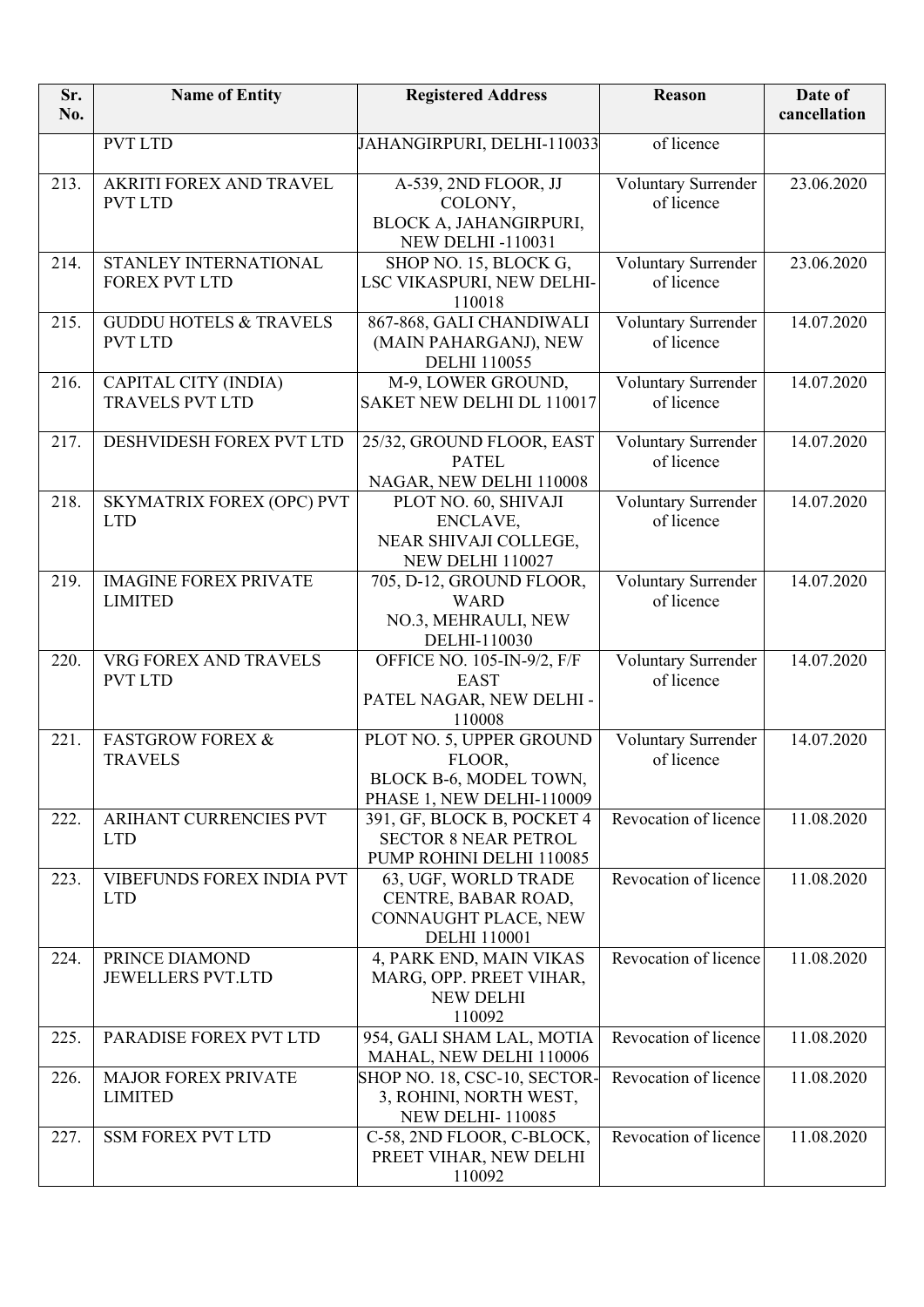| Sr.<br>No. | <b>Name of Entity</b>                             | <b>Registered Address</b>                                                                                                             | Reason                            | Date of<br>cancellation |
|------------|---------------------------------------------------|---------------------------------------------------------------------------------------------------------------------------------------|-----------------------------------|-------------------------|
| 228.       | JAGANNATH JI FOREX PVT.<br><b>LTD</b>             | 1870, GROUND FLOOR, WAZIR<br>SINGH, STREET PAHARGANJ,<br><b>NEW DELHI-110055</b>                                                      | Revocation of licence             | 11.08.2020              |
| 229.       | <b>SRA GLOBAL PRIVATE</b><br><b>LIMITED</b>       | SHOP NO. 4, HOUSE NO.1, F-<br>88-G, F/F,<br>LAJPAT NAGAR, SANI<br>MANDIR, NEW DELHI-110024                                            | Voluntary Surrender<br>of licence | 26.08.2020              |
| 230.       | HSLK TOUR AND TRAVELS<br><b>PVT LTD</b>           | H-2/10, G/F KRISHNA NAGAR,<br>EAST DELHI, NEW DELHI-<br>110051                                                                        | Voluntary Surrender<br>of licence | 26.08.2020              |
| 231.       | SOHANG TRAVELS PVT LTD                            | SHOP NO. 132, SHANKAR<br>ROAD, KAROL<br>BAGH, NEW DELHI-110060                                                                        | Voluntary Surrender<br>of licence | 26.08.2020              |
| 232.       | DIGIEXPRESS FOREX PVT LTD                         | OFFICE N-9, UG/F & E-11,<br>PLOT NO. 23, PARMESH<br><b>BUSINESS CENTRE-II,</b><br>COMMUNITY CENTRE-5,<br>KARKARDOOMA, DELHI<br>110092 | Voluntary Surrender<br>of licence | 26.08.2020              |
| 233.       | SYADWAD FOREX P. LTD.                             | 78-79, G.F. AMRIT CHAMBERS,<br><b>SCINDIA HOUSE,</b><br>CONNAUGHT PLACE, NEW<br>DELHI-110001                                          | Revocation of licence             | 09.11.2020              |
| 234.       | COLORFUL VACATIONS PVT.<br>LTD.                   | 126-B, FIRST FLOOR,<br>SATIVTRI NAGAR, NEW<br>DELHI - 110 017                                                                         | Revocation of licence             | 09.11.2020              |
| 235.       | PREEMINANCE SERVICE OPC<br>PVT. LTD               | SHOP NO.33, KH NO.155, GF,<br>IGNOU ROAD, CHANDAN<br>SINGH MARKET VILLAGE,<br>SAIDULAJAB, NEW DELHI-<br>110030                        | Revocation of licence             | 09.11.2020              |
| 236.       | <b>CREATIVE FOREX (OPC) PVT</b><br><b>LTD</b>     | G-19, GF PLOT NO. 8& 9,<br>VARDHMAN PLAZA -2, ASAF<br>ALI ROAD, DARUYA GANJ,<br><b>DELHI 110002</b>                                   | Revocation of licence             | 09.11.2020              |
| 237.       | WINSTAR EXCHANGE PVT.<br>LTD.                     | G-18, VARDHMAN CITY, TWO<br>PLAZA, ASAF ALI ROAD,<br>DARYAGANJ, CENTRAL<br>DELHI, DELHI-110002                                        | Revocation of licence             | 09.11.2020              |
| 238.       | <b>BHUDEVA FOREX PVT LTD</b>                      | A-94, III FLOOR, VILLAGE<br>GHAZIPUR, DELHI-110092                                                                                    | Revocation of licence             | 09.11.2020              |
| 239.       | UNI GLOBAL FOREX PVT LTD                          | SHOP NO.107, 1ST FLOOR,<br>RISHABH IPEX MALL,<br>PATPARGANJ, I.P.<br>EXTENSION, NEW DELHI-<br>110092                                  | Revocation of licence             | 09.11.2020              |
| 240.       | <b>SAHIB JI TRAVELS &amp; TOURS</b><br>$(P)$ LTD. | 68/2276, IST FLOOR,<br><b>GURDWARA ROAD, KAROL</b><br>BAGH, NEW DELHI-<br>110005                                                      | Revocation of licence             | 09.11.2020              |
| 241.       | SN TOURS PLANNER (OPC)<br>PVT. LTD                | SHOP NO. 11, GROUND<br>FLOOR, ROAD NO. 34, MOTI<br>NAGAR, NEW DELHI-110015                                                            | Revocation of licence             | 09.11.2020              |
| 242.       | RVJ FOREX INDIA PRIVATE                           | 1157-C, FIRST FLOOR, MAIN                                                                                                             | Revocation of licence             | 09.11.2020              |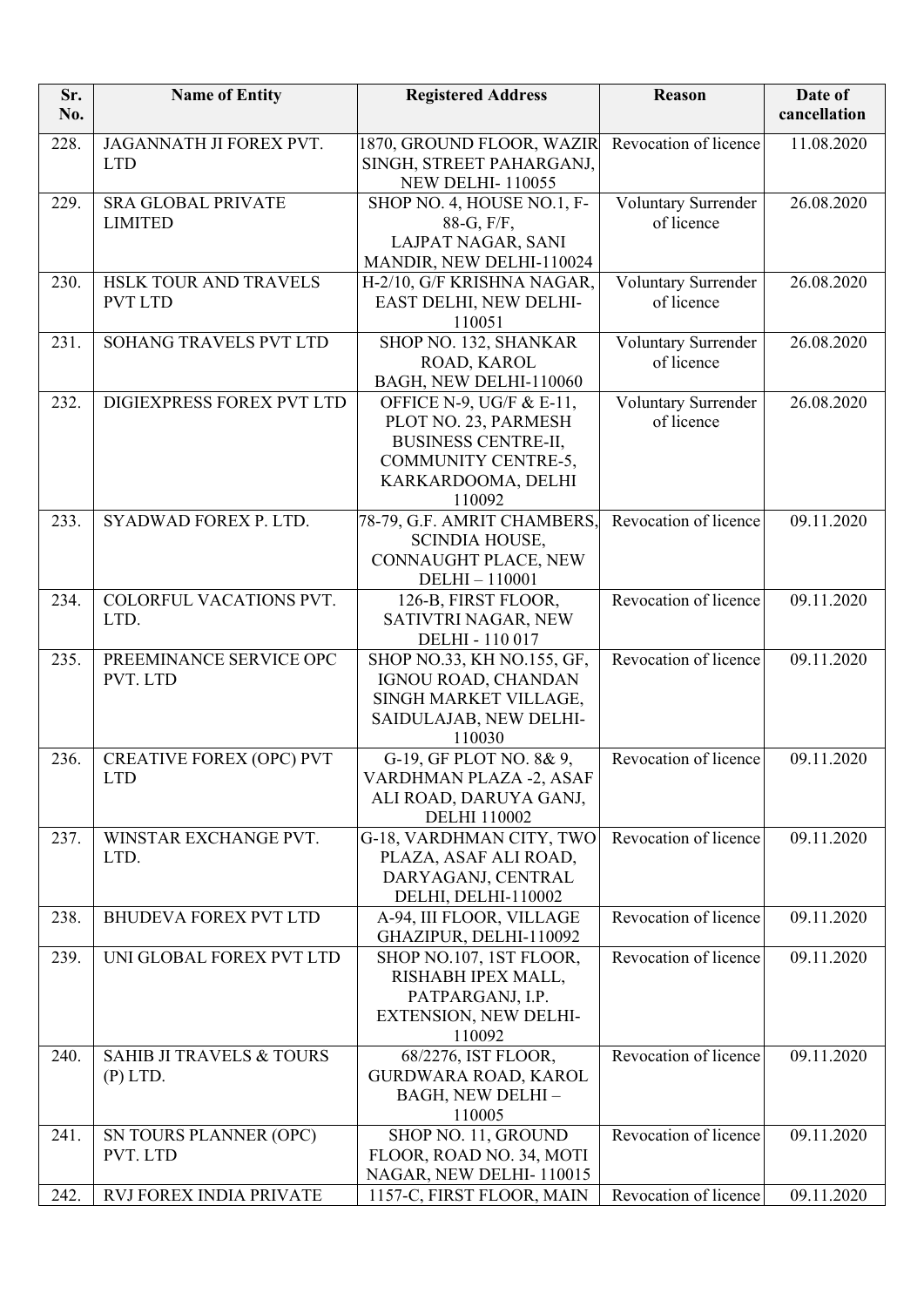| Sr.<br>No. | <b>Name of Entity</b>                              | <b>Registered Address</b>                                                                       | Reason                                   | Date of<br>cancellation |
|------------|----------------------------------------------------|-------------------------------------------------------------------------------------------------|------------------------------------------|-------------------------|
|            | <b>LIMITED</b>                                     | <b>BADARPUR ROAD, WEST</b><br>ROHTAS NAGAR, NEW DELHI<br>110032                                 |                                          |                         |
| 243.       | PARVIAS FOREX PVT LTD                              | 2465, 3RD FLOOR, GALI NO. 9-<br>10, BEADON PURA, KAROL<br>BAGH, NEW DELHI 110005                | Revocation of licence                    | 09.11.2020              |
| 244.       | MTK FOREX AND HOLIDAYS<br><b>PVT LTD</b>           | R-38, G/F, GALI NO 1, EAST<br>VINOD NAGAR, NEW DELHI<br>110091                                  | Revocation of licence                    | 09.11.2020              |
| 245.       | SN FOREX PVT LTD                                   | 141 GROUND FLOOR GALI NO.<br>5, JOSHI ROAD, KAROL BAGH,<br><b>NEW DELHI-110005</b>              | Revocation of licence                    | 09.11.2020              |
| 246.       | VSM FOREX PVT LTD                                  | 2574, GALI NO. 6, FIRST<br>FLOOR, BEADON PURA,<br>KAROL BAGH, NEW DELHI<br>110005               | Revocation of licence                    | 09.11.2020              |
| 247.       | ALAG INTCO HOTELS PVT<br><b>LTD</b>                | 7A/45, W.E.A., CHANNA<br>MARKET, KAROL BAGH, NEW<br>DELHI-110005                                | Revocation of licence                    | 09.11.2020              |
| 248.       | TRAVEL PLANNERS PVT. LTD                           | A-220, MAHIPALPUR<br>EXTENSION, NH-8, NEW<br>DELHI-110037                                       | Revocation of licence                    | 09.11.2020              |
| 249.       | TYBROS (INDIA) TOURS PVT.<br><b>LTD</b>            | 5/54, IST FLOOR, MAIN<br><b>SHANKER ROAD, OLD</b><br>RAJINDER NAGAR, NEW<br><b>DELHI 110008</b> | Revocation of licence                    | 09.11.2020              |
| 250.       | SINGH MERCHANTS PVT. LTD                           | 65P, SECTOR-55, HUDA PLOTS,<br>GURGAON, HARYANA 122002                                          | Revocation of licence                    | 09.11.2020              |
| 251.       | <b>GOOD TIME TOURISM PVT</b><br><b>LTD</b>         | 1311 BEST SKY TOWER,<br>NETAJI SUBHASH PLACE,<br>PITAMPURA, NEW DELHI-<br>110034                | Revocation of licence                    | 09.11.2020              |
| 252.       | <b>SWIFTRAVEL</b><br><b>INTERNATIONAL PVT. LTD</b> | RAI HOUSE, P -23/90, IIND<br>FLOOR, CONNAUGHT<br>CIRCUS, NEW DELHI 110001                       | Revocation of licence                    | 09.11.2020              |
| 253.       | NAWAB TRAVELS PVT. LTD                             | 671, NAWAB ESTATE, BAZAR<br>CHITLI QABAR, JAMA<br>MASJID, DELHI-<br>110006                      | Revocation of licence                    | 09.11.2020              |
| 254.       | <b>GURU FOREX PVT LTD</b>                          | 13A/26, SHOP NO 1, W.E.A,<br>SARASWATI MARG, KAROL<br>BAGH, NEW DELHI-110005                    | <b>Voluntary Surrender</b><br>of licence | 13.01.2021              |
| 255.       | KAILASH MAANSAROVAR<br>FOREX & TRAVEL PVT LTD      | F-39B, MASZID WALI GALI,<br>MADHU VIHAR, NEW DELHI<br>110092                                    | Voluntary Surrender<br>of licence        | 13.01.2021              |
| 256.       | INDO AMERICAN SYNERGY<br><b>LTD</b>                | 4, GREEN AVENUE, VASANT<br>KUNJ, NEW DELHI 110070                                               | Voluntary Surrender<br>of licence        | 13.01.2021              |
| 257.       | FORTUNE SECURITIES PVT<br><b>LTD</b>               | 504, PRAKASH DEEP<br>BUILDING, 7, TOLSTOY<br>MARG, NEW DELHI -<br>110001                        | Voluntary Surrender<br>of licence        | 13.01.2021              |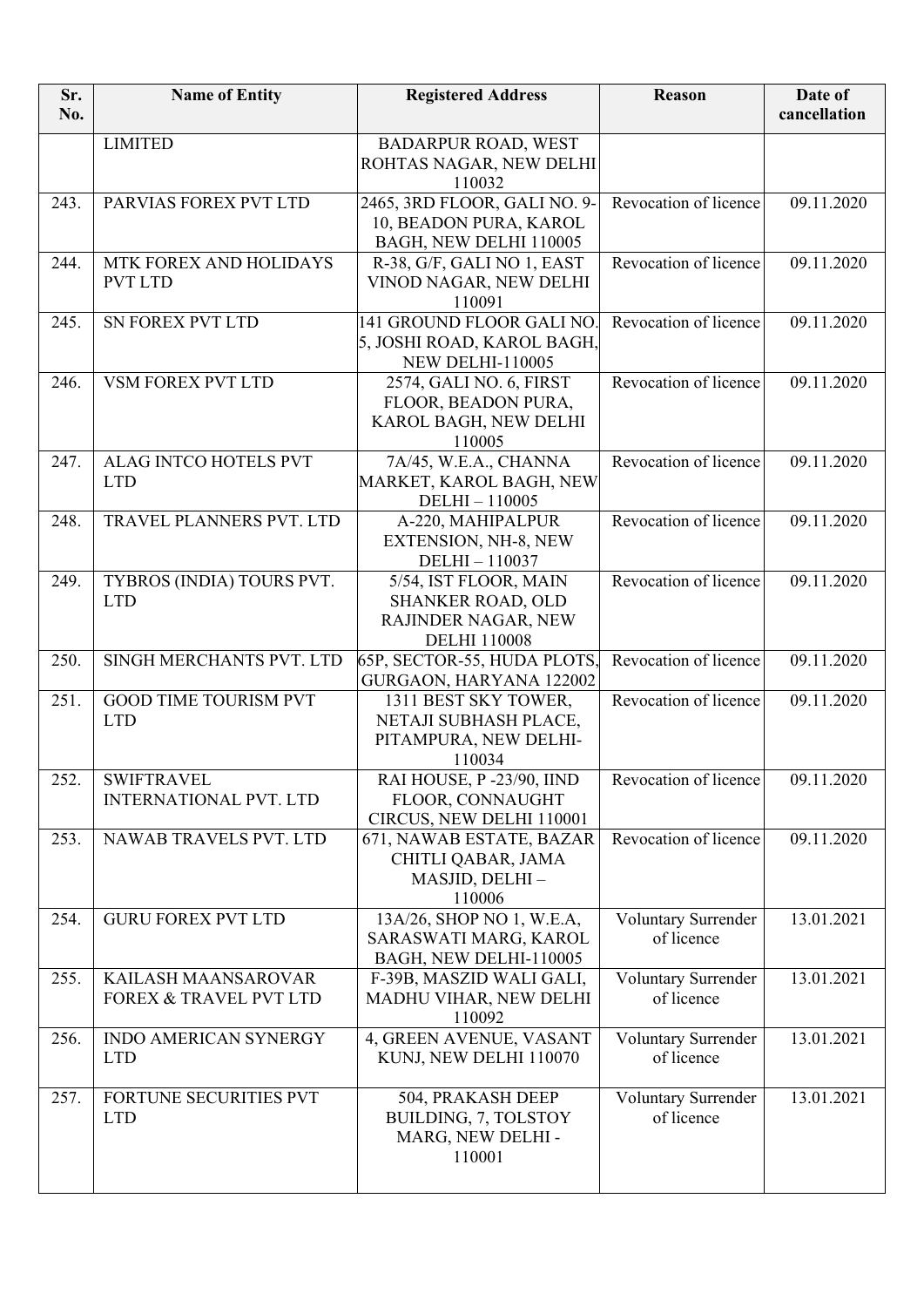| Sr.<br>No. | <b>Name of Entity</b>                                     | <b>Registered Address</b>                                                                                                             | Reason                                   | Date of<br>cancellation |
|------------|-----------------------------------------------------------|---------------------------------------------------------------------------------------------------------------------------------------|------------------------------------------|-------------------------|
| 258.       | <b>BATALA FOREX SERVICES</b><br><b>PVT LTD</b>            | SHOP NO. 13, PALIKA<br>PARKING, SHOPPING<br>COMPLEX, OPP. PALIKA<br>BAZAR, GATE NO. 4,<br>CONNAUGHT PLACE, NEW<br><b>DELHI</b> 110001 | Voluntary Surrender<br>of licence        | 13.01.2021              |
| 259.       | KANIKA TOURS & TRAVELS<br>PVT LTD.                        | 9, MOHAN SINGH PLACE,<br>CONNAUGHT PLACE, NEW<br>DELHI-110001                                                                         | Revocation of licence                    | 25.03.2021              |
| 260.       | <b>ULTIMATE EXCHANGE</b><br>PVT.LTD                       | FA-339, FIRST FLOOR,<br>MANSAROVAR GARDEN,<br><b>NEW DELHI-110015</b>                                                                 | Revocation of licence                    | 25.03.2021              |
| 261.       | ROUND THE CLOCK FOREX<br><b>PVT LTD</b>                   | PLOT NO E-67, KH NO. 26/23,<br>SHIVRAM PARK, NANGLOI,<br><b>NEW DELHI-110041</b>                                                      | Revocation of licence                    | 25.03.2021              |
| 262.       | POOJA FOREX PVT. LTD.                                     | H. NO. 120, 3RD FLOOR,<br>BLOCK A, GULABH BAGH,<br>NEAR DIAMOND PLAZA, NEW<br><b>DELHI 110059</b>                                     | Revocation of licence                    | 25.03.2021              |
| 263.       | <b>WISEMAN FOREX AND</b><br>SERVICES PVT LTD.             | 202, BHANOT PLAZA II, 3,<br>DESH BANDHU GUPTA ROAD,<br>PAHAR GANJ, NEW DELHI -<br>110055                                              | Revocation of licence                    | 25.03.2021              |
| 264.       | REYANSH FOREX PVT LTD                                     | C-30, FIRST FLOOR, MADHU<br>VIHAR, NEW DELHI 110092                                                                                   | Revocation of licence                    | 25.03.2021              |
| 265.       | FIESTA FOREX PVT LTD                                      | PLOT NO. 58, 3RD FLOOR,<br><b>BLOCK-I, POCKET 7, SECTOR</b><br>16, ROHINI NEW DELHI 110085                                            | Revocation of licence                    | 25.03.2021              |
| 266.       | ABM TRAVELS & TOURS PVT<br><b>LTD</b>                     | B-82, IST FLOOR, DEFENCE<br>COLONY, NEW DELHI-110024                                                                                  | Voluntary Surrender<br>of licence        | 25.03.2021              |
| 267.       | DGN FINLEASE PVT LTD                                      | 21/64, LGF, OLD RAJINDER<br>NAGAR, NEW DELHI-110060                                                                                   | <b>Voluntary Surrender</b><br>of licence | 02.06.2021              |
| 268.       | <b>FOREXHUB AND ALLIED</b><br><b>SERVICES PVT LTD</b>     | C-002, GF, PARSVNATH<br>GREEN VILLE, SOHNA ROAD,<br>SECTOR 48, GURGAON 122018                                                         | <b>Voluntary Surrender</b><br>of licence | 09.07.2021              |
| 269.       | SHIV SHAKTI FOREX PVT LTD                                 | 2561/6, BEADON PURA,<br>KAROL BAGH, NEW DELHI<br>110005                                                                               | Voluntary Surrender<br>of licence        | 27.09.2021              |
| 270.       | <b>AJMANI FOREX AND</b><br><b>CUSTOMER SERVICES P LTD</b> | HL 1&2, BLOCK HARI NAGAR,<br><b>JAIL ROAD, NEW DELHI</b><br>110064                                                                    | Voluntary Surrender<br>of licence        | 27.09.2021              |
| 271.       | <b>BHAGAT FOREX SERVICES</b><br>PVT. LTD.                 | A-26(NEW B-239), FIRST<br>FLOOR, WEST VINOD NAGAR,<br>IP EXTENSION, PATPARGANJ,<br>MAIN MOTHER DAIRY ROAD,<br><b>DELHI 110092</b>     | Voluntary Surrender<br>of licence        | 27.09.2021              |
| 272.       | FORCAST TRAVEL AND<br><b>FOREX PVT LTD</b>                | 112, FIRST FLOOR, SAGAR<br>PLAZA-II, PLOT NO.27,<br>COMMUNITY CENTER,<br>PITAMPURA, NORTH WEST<br><b>DELHI</b> 110034                 | Voluntary Surrender<br>of licence        | 27.09.2021              |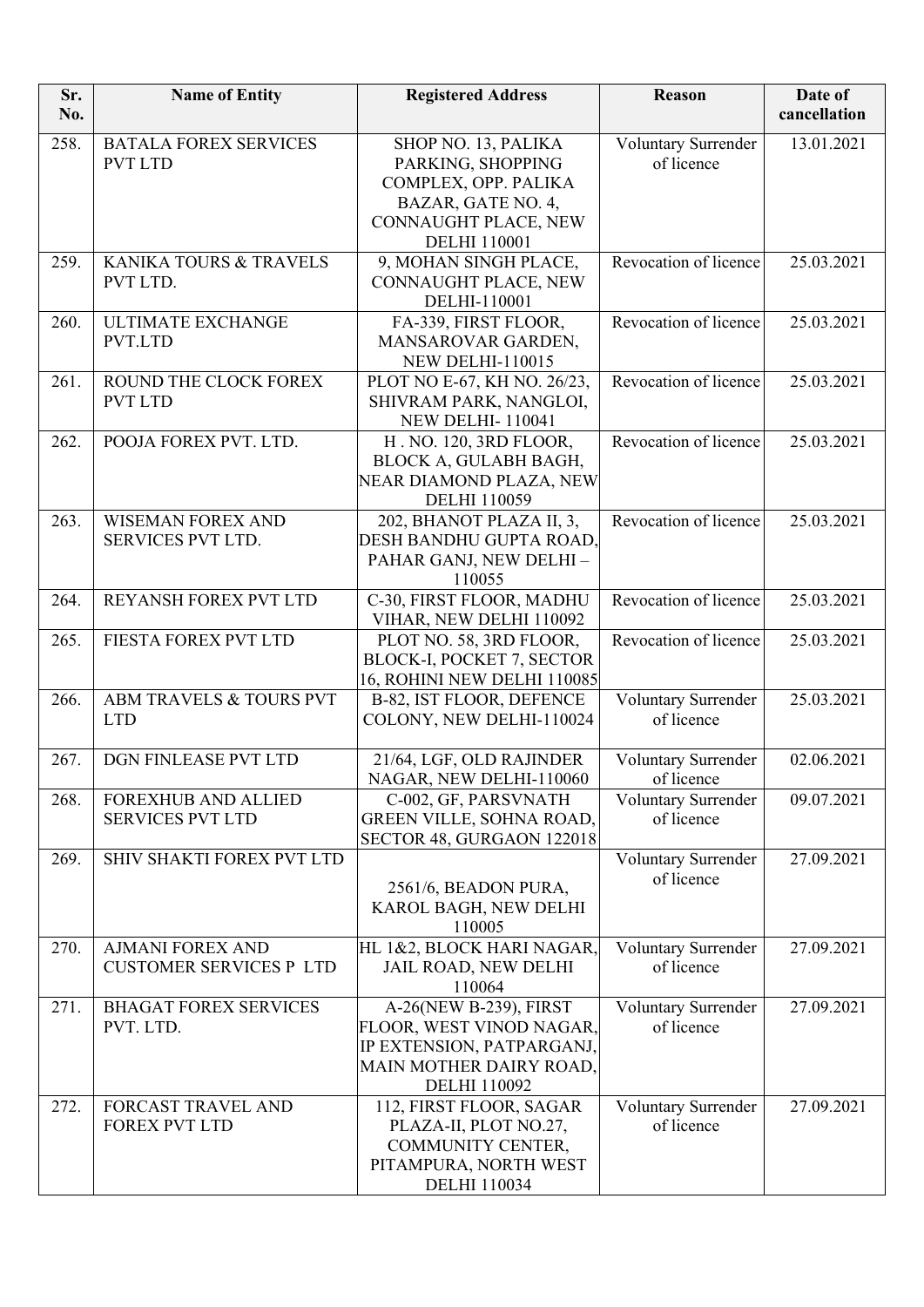| Sr.<br>No. | <b>Name of Entity</b>                                                     | <b>Registered Address</b>                                                                                                         | Reason                            | Date of<br>cancellation |
|------------|---------------------------------------------------------------------------|-----------------------------------------------------------------------------------------------------------------------------------|-----------------------------------|-------------------------|
| 273.       | TRAVELLERS (INDIA) FOREX<br><b>BLUE PVT LTD.</b>                          | 4361, MAIN BAZAR,<br>PAHARGANJ, NEW DELHI<br>110055                                                                               | Voluntary Surrender<br>of licence | 27.09.2021              |
| 274.       | HOLIDAYS BOOKERS DMC<br><b>INDIA PVT LTD</b>                              | A-7/59, PHASE-5, AYA NAGAR<br><b>EXTENSION, NEW DELHI</b><br>110047                                                               | Voluntary Surrender<br>of licence | 27.09.2021              |
| 275.       | <b>EVER ON FOREX PVT LTD</b>                                              | PLOT NO. 79&80, KH.NO.26/13,<br><b>BLOCK-E, VILLAGE</b><br>KAMRUDDIN NAGAR, SHIV<br>RAM PARK, NANGLOI, NEW<br><b>DELHI</b> 110041 | Voluntary Surrender<br>of licence | 27.09.2021              |
| 276.       | <b>SAMAARA FOREX SERVICES</b><br>PVT LTD.                                 | H-3, MAIN MARKET, RAJOURI<br>GARDEN, NEW DELHI 110027                                                                             | Voluntary Surrender<br>of licence | 27.09.2021              |
| 277.       | <b>HARMONY FOREX AND</b><br><b>TRAVELS PVT LTD</b>                        | SHOP NO.5, SHASTRI<br>MARKET, GURUDWARA<br>ROAD, KAROL BAGH, NEW<br><b>DELHI 110005</b>                                           | Voluntary Surrender<br>of licence | 27.09.2021              |
| 278.       | <b>ISOLATE MONEY CHANGER</b><br><b>PVT LTD</b>                            | 1A, VIKAS COMPLEX, 37,<br>VEER SAVARKAR BLOCK,<br>MAIN VIKAS MARG, DELHI<br>110092                                                | Revocation of licence             | 12.10.2021              |
| 279.       | KOINAGE FOREX PVT LTD                                                     | PLOT NO. B-63, G.T.<br>KARNAL ROAD, INDUSTRIAL<br>AREA, DELHI 110033                                                              | Revocation of licence             | 12.10.2021              |
| 280.       | <b>GLOBUS ROAMING SERVICES</b><br>PVT. LTD.                               | C-96, DDA SHED, OKHLA<br>PHASE-1, NEW DELHI 110020                                                                                | Revocation of licence             | $\overline{12.10.2021}$ |
| 281.       | WISE VOYAGE PVT. LTD.                                                     | 4649/91-A, NEW MODERN<br>SHAHDARA, NEAR<br>CHANDRALOK, DELHI 110032                                                               | Revocation of licence             | 12.10.2021              |
| 282.       | <b>CURRENCY BAZAAR PVT.</b><br>LTD.(PREVIOUSLY NSS<br><b>COMMODITIES)</b> | 3208, 2ND FLOOR, MAHINDRA<br>PARK, DELHI 110034                                                                                   | Revocation of licence             | 12.10.2021              |
| 283.       | SHREE CHANDRA FOREX PVT.<br>LTD.                                          | SHOP NO.1126, MAIN BAZAR<br>PAHARGANJ, NEW DELHI<br>110055                                                                        | Revocation of licence             | 12.10.2021              |
| 284.       | ZAKIYA FOREX PVT LTD                                                      | 278/A, GK COMMERCIAL<br>COMPLEX, OKHLA, NEAR<br>TIKONA PARK, NEW DELHI<br>110025                                                  | Revocation of licence             | 12.10.2021              |
| 285.       | NEW AIRWAYS TRAVELS<br>(DELHI) PVT LTD                                    | 84, TOLSTOY LANE, JANPATH,<br><b>DELHI</b> 110001                                                                                 | Voluntary Surrender<br>of licence | 24.11.2021              |
| 286.       | <b>GURUJI EXCHANGE SERVICES</b><br><b>PVT LTD</b>                         | J-8/106, SHOP NO.7, G/F,<br>RAJOURI GARDEN, NEW<br><b>DELHI</b> 110027                                                            | Voluntary Surrender<br>of licence | 24.11.2021              |
| 287.       | PRIYAKARNI FOREX &<br><b>TRAVELS PVT LTD</b>                              | J-133, FIRST FLOOR, ASHOK<br>VIHAR-I, DELHI 110052                                                                                | Voluntary Surrender<br>of licence | 24.11.2021              |
| 288.       | MANIRAM FOREX PVT LTD                                                     | 2516-2517, GROUND FLOOR,<br>GALI NO. 7, BEADON PURA,<br>KAROL BAGH, NEW DELHI<br>110005                                           | Voluntary Surrender<br>of licence | 22.12.2021              |
| 289.       | <b>GMM FOREX SERVICES PVT</b><br><b>LTD</b>                               | HOUSE NO. 37, VILLAGE<br>SAMASPUR, SHOP NO. 7,<br>GURUGAON 122022                                                                 | Voluntary Surrender<br>of licence | 22.12.2021              |